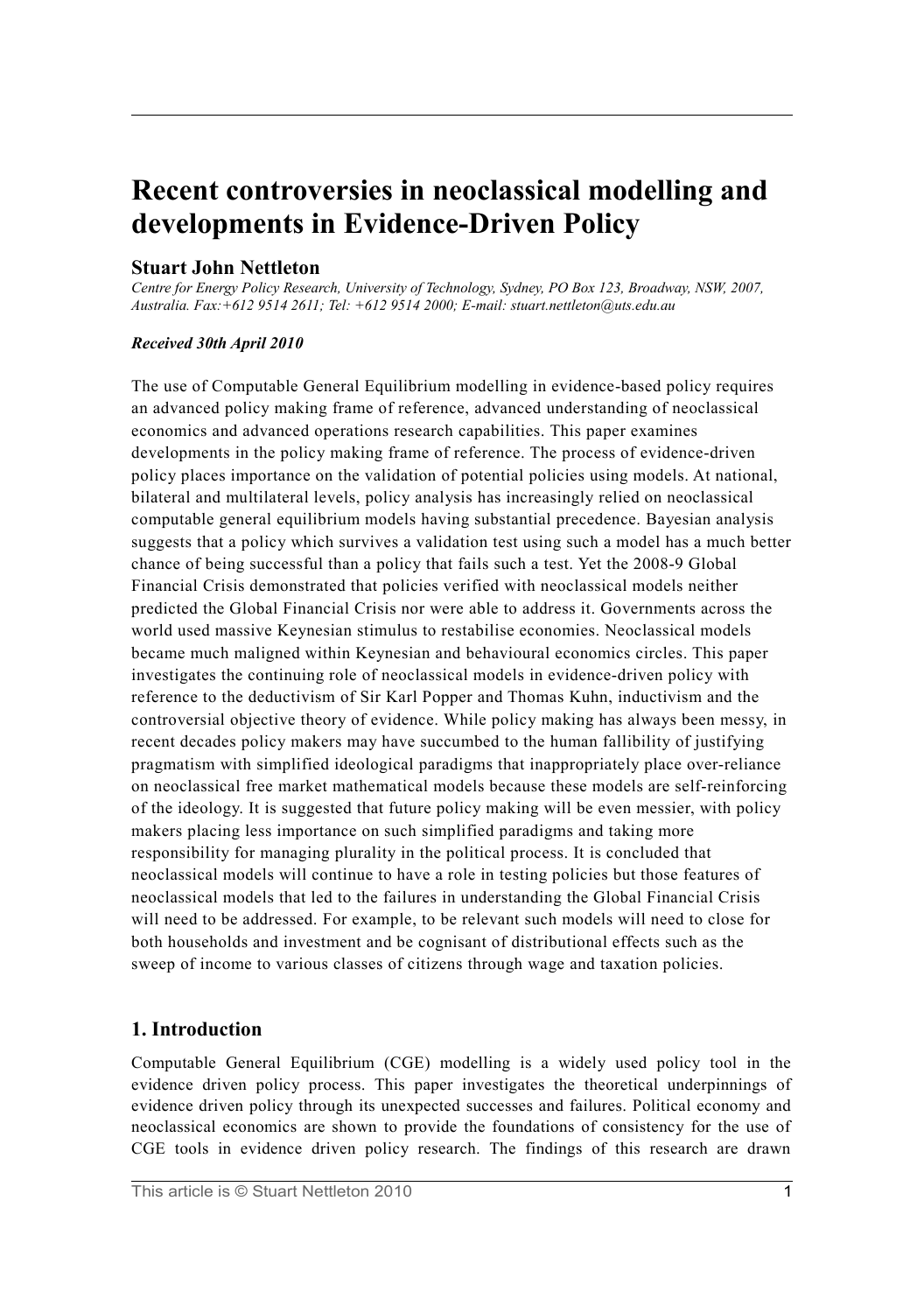together in a comprehensive model for the evidence driven policy process.

# **2. Evidence Driven Policy**

# **2.1 Evidence Driven Policy Controversy**

Science seeks to explain natural laws and the working of the universe through testing theories in controlled experiments ceteris paribus. In contrast, economic and socio-technical problems are huge, holistic and often pressing issues with many feedback loops and dependencies. Such problems are at the core of the fabric of society. They require practical solutions progressed through scenario models having mathematical precision, while at the same time guarding against misplaced confidence in apparently precise numbers and recognising that the results are merely the indicators of possible trends. Examples of relying on mathematical scenario models are policies to deal with global warming and re-engineering the world's financial systems post the 2009 Global Financial Crisis.

The social and economic aspects of policy making characterise it as a major crossdisciplinary area of policy and strategy. Addressing the problem involves many disciplines such as macro and welfare economics, political economy, national, business and industry strategies, security and warfare strategies, finance, valuation, science, technology and engineering, operations research, game theory, philosophy, sociology and psychology.

A torment in global policy making is that many aspects are intensely ideological and subject to overt and covert national and business strategies. The corrosiveness of this mix was demonstrated by the ignominious hiatus to the largest evidence driven policy research project ever undertaken. This was seventeen years of scientific climate research, economic evaluation and national and supra-national policy development following the 1992 Rio Earth Summit, which culminated in the fifteenth meeting of the United Nations Framework Convention on Climate Change Conference of the Parties (UNFCCC COP15) in Copenhagen.

The Copenhagen outcome put to flight the rationally deterministic assumption that evidence objectifies the policy making process, logical policy conclusions follow from a tempered, measured and peer-reviewed process, and that influential people are impressed by the weight of evidence and a transparent and objective process.

Even the Intergovernmental Panel on Climate Change (IPCC), which had so recently shared the 2007 Nobel Peace Prize with Al Gore, emerged from Copenhagen with its reputation impugned through ferocious ideological attacks. Nevertheless, ensuing enquiries into its integrity and the verisimilitude of its evidence found little amiss. For example, Lord Oxburgh (2010), chair of the second of three public interest enquiries into claims of malpractice at the University of East Anglia Climate Research Unit concluded there was "absolutely no evidence of any impropriety whatsoever" and "whatever was said in the [leaked] emails, the basic science seems to have been done fairly and properly." (Adam 2010). Lord Oxburgh added that the assertions drawn from stolen emails appeared to be made by people "who do not like the implications of some the [Climate Research Unit's] conclusions." A previous enquiry by the House of Commons Science and Technology Select Committee had similarly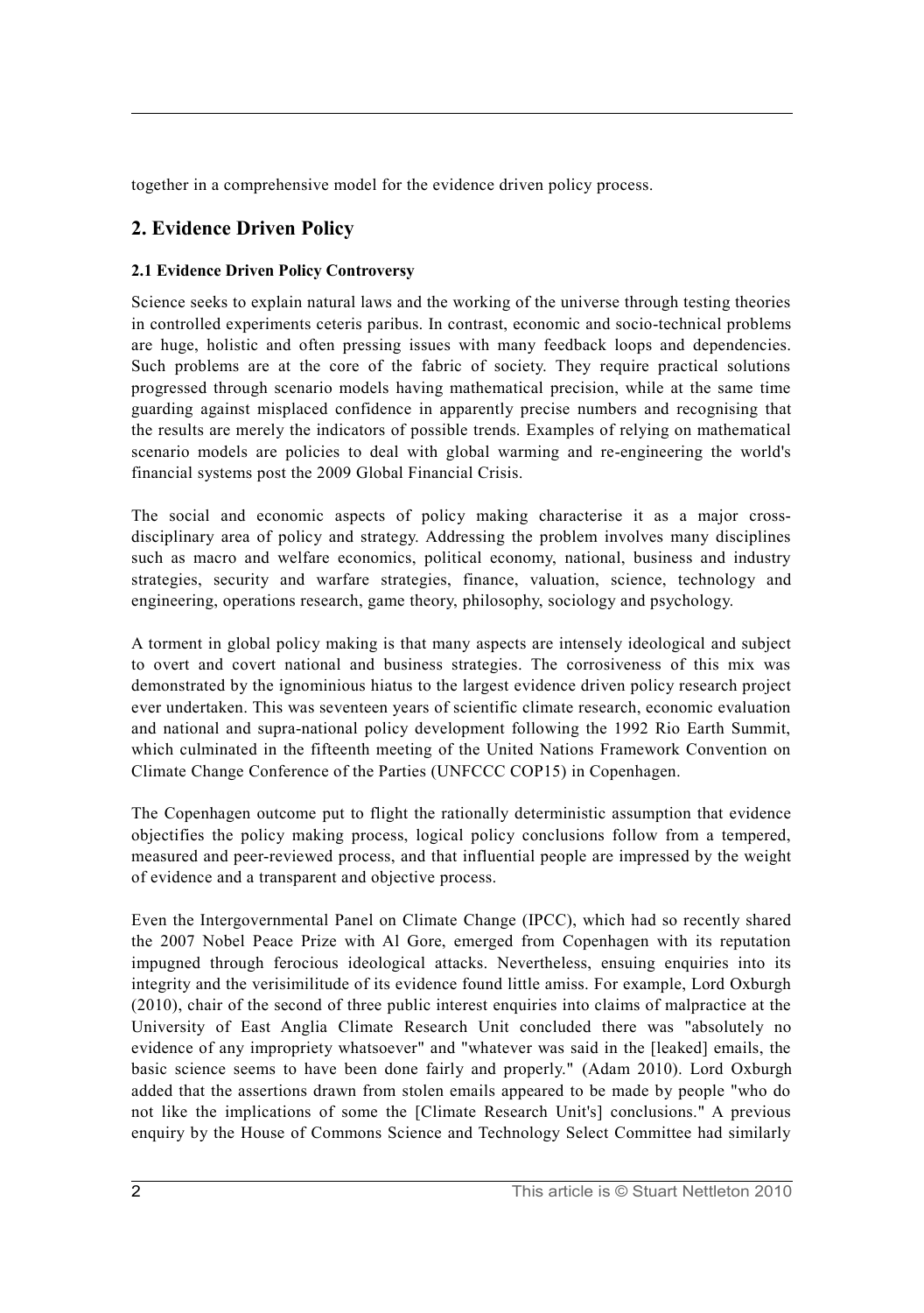found no wrongdoing by scientists at the Climate Research Unit.

However, a recent freedom of information order directing Queen's University Belfast to release a researcher's 40 years of dendrochronology data, accumulated using his personal expertise and involving specialised decision-making, threatens to change the established basis of scientists' intellectual property in their data (UK Information Commissioner's Office 2010).

The public expects government to deal with long term issues. In the past, the policy makers have usually carried out their tasks through stakeholder discussion and an incremental approach, shunning media fanfare. Unfortunately, the world's media has proved to be unfamiliar with nature of evidence driven research as an extension of the traditional approach. The media seized on the transparency of the process as providing both an opportunity for its role in giving public expressions to majority views, and as an unexpected smorgasbord of controversial front-page stories. Rarely did the media demonstrate an understanding of the nature of evidence driven policy and the fundamental characteristics of the process, for example, that social issues and some physical science relationships such as man-made or anthropogenic global warming cannot be proven one-hundred percent. Indeed, to do so would require at least two earths, one which we pollute with  $CO<sub>2</sub>$  and the other we keep pristine as a control. There is an unresolvable problem when the sample size is just one, which is a world that we all highly value.

Policy makers have long realised, as have legal courts, that there are few universal truths, all evidence is relative and probabilistic and that the concept of scientific evidence is more synonymous with best estimates from necessarily circumstantial evidence. Nevertheless, fuelled by strong differences in views and vested interests, the media pursued its usual trialby-media investigative path and in the process reported with equal gravity scientific, majority, minority and extremist views. It even legitimised the views of cranks that had no scientific basis at all. This media noise resulted in the scientific and policy messages from the IPCC governments becoming extremely confused. Around the world, the public backed away from the issue.

Scientists learnt from these relentless attacks. For example, in recently releasing climate measurements from more than 100 climate reference stations around Australia, Australia's CSIRO and Bureau of Meteorology (2010) declined to respond to media questions outside those related to the methodology of their data or properly derived conclusions from the data. This steeling of scientists' resolve to deal only with facts and remain distinct from the domain of policy makers heralds a new phase where policy makers will need to face the media exposure of their evidence driven policy process, rather than those scientists and economists who provide the evidence and its interpretation.

While evidence driven policy "hit a wall" in Copenhagen, these ensuing events have shown that evidence based policy making at the level of the global commons has successful survived a severe stress tests. The magnitude of the global clash between ideology and vested interests on the one hand and the evidence based policy process and science on the other has seen evidence based policy reborn through fire, much as the legendary phoenix.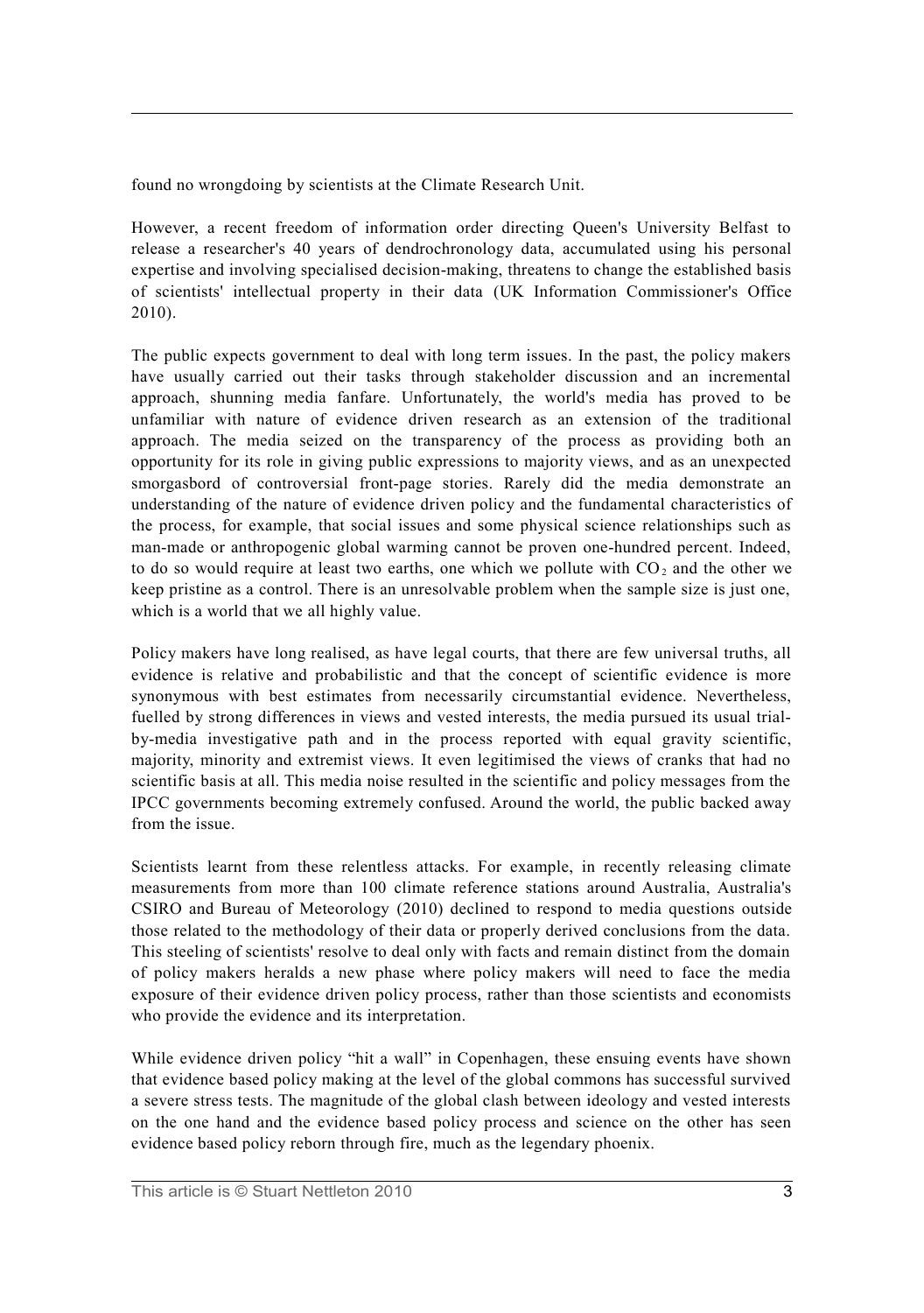Firstly, the scientific evidence of anthropogenic global warming appears to have remained intact. Secondly, scientists themselves have become significantly more diligent, cautious and shrewd in dealing with ideological and vested interest view points and with the media. Thirdly, the evidence based policy process continues from its Copenhagen hiatus toward another summit at the UNFCCC's November 2010 COP16 Mexico meeting in the city of Cancún.

Lastly, America has begun to address  $CO<sub>2</sub>$  pollution in a bipartisan way. In late April 2010, John Kerry (D), Lindsey Graham (R) and Joe Lieberman (I) sponsored a revised Senate Bill for a 17% reduction on 2005 carbon emissions that is widely expected to be passed in the American summer because it accedes to Newt Gingrich's (R) *quid pro quo* demand for U.S. coastal oil drilling. While the Bill proposes a cap and trade scheme to place a price on carbon, President Barack Obama has commented that this may be changed to a carbon tax.

However many countries such as Australia and Germany have decided to await the outcome of the debate on this Bill before moving further on their own carbon pricing schemes. Australia's Greens Party had blocked the Government's Climate Pollution Reduction Scheme because it was unfairly generous to big polluters. On 30 December 2009, the Constitutional Court of France struck down President Nicolas Sarkozy's proposed carbon tax legislation for the same reason (France24 2009). In his April 2008 submission to the Garnaut Climate Change Review, Nettleton (2010a, Appendix A1.1) recommended *inter alia* that Australia await the American decision for reasons that have come to fruition.

# **2.2 The Service Science of trust strategies in Evidence Driven Policy**

Cochran & Malone (1995) define the essence of policy as: "Public policy consists of political decisions for implementing programs to achieve societal goals." However, this statement is perhaps merely a description of public policy rather than a theory because although it can be used to explain much, in fact it has little value in predicting public policy outcomes or development. Cochran et al. (1993) better captures the scale of the behavioural complexity in policy making "The term public policy always refers to the actions of government and the intentions that determine those actions …. Public policy is the outcome of the struggle in government over who gets what."

In setting out the basis for a Service Science of climate change policy, Nettleton (2010b) shows that agreeing a set of policies to ameliorate threats to the global commons really means agreeing on a model of how these policies will work. This is because such treaties are in effect alliance contracts based on trust, where each participant shares the profits and correspondingly shares the losses. Unfortunately, as countries are well aware, immediately after an alliance contract is entered into, the conditions that applied at the time will change. Through elections, governments will change, wars will begin, countries will suffer unpredictable earthquakes and tsunamis, and the effect of the contract will work out differently than envisaged. Cultural differences will play a big part. For example, in China a contract is mainly a statement of intentions at the time and often disregarded if new circumstances arise or new market opportunities or alliances present themselves.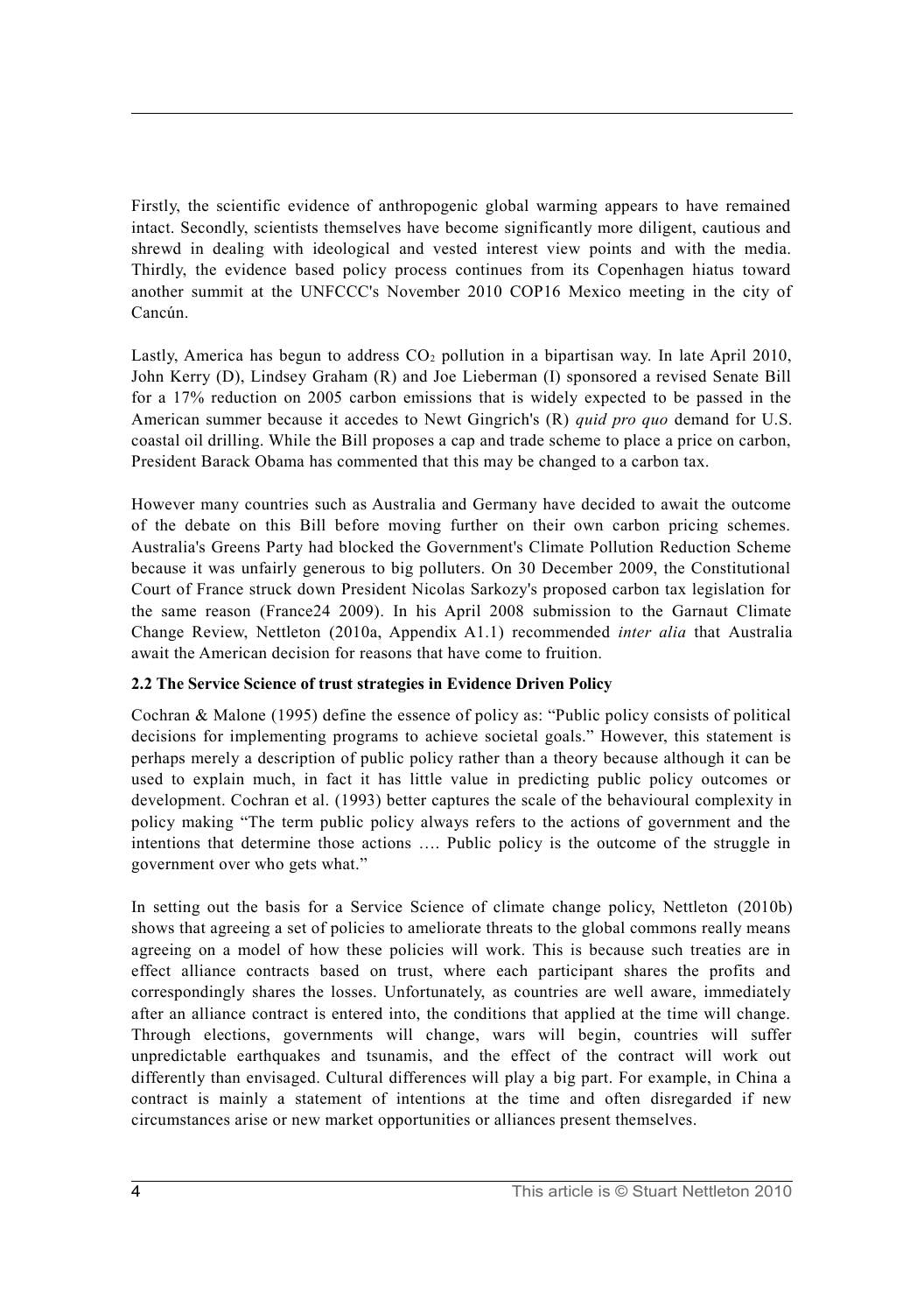As an alliance contract, a climate change treaty needs to be sufficiently flexible to cope with these changes. The people administering the alliance contract need to be able to reappraise changing situations and find other ways to achieve a win-win outcome for all stakeholders. This is not so easy to do when various countries are proceeding to change their institutions on the basis of previous commitments and arrangements.

Policy makers use many techniques in the democratic process of shaping policy amongst stakeholders. These include evidence-based policy, "dialogic" policy development (multiple ongoing stakeholder dialogue) and Lindbloom's (1959) incrementalism or "muddling through" alternative to the rationalist model.

Keane (2009) had discerned a trend towards "monitored democracies," similar to India, where government decisions will be increasingly monitored by many non-governmental organisations. Indeed, Blond (2009) argues that the civil state will be the next evolution of British society, building on the strengths and overcoming failures of both the welfare state and the market state.

In an early 1990s example of this trend, Prime Minister Tony Blair sought to reform United Kingdom government policy and corporate governance with evidence-based policy (United Kingdom Cabinet Office 1999; UK Hampel Committee 1998). Although some would argue that Tony Blair's own Prime Minister's office did not provide a very good example of transparency and evidence-based analysis, the underlying virtuous assumption of evidencebased policy remains undisputed: better policy is achieved with research and evidence that better policy produces better outcomes. In contrast, poor policy usually wastes money and fails to achieve its aims.

## **2.2 Open and closed institutional philosophies**

A debate between Sir Karl Popper and Thomas Kuhn demonstrates an important dimension of evidence driven policy decisions, which is the difference between processes in open evidence based groups and closed establishment groups. This debate was sponsored by Imre Lakatos as part of the International Colloquium in the Philosophy of Science at the former Bedford College, University of London on 13 July 1965 (Fuller 2003, p.10). Five years later, Lakatos (1970) wrote of Popper and Kuhn's diametrically opposed views "The clash between Popper and Kuhn is not about a mere technical point in epistemology. It concerns our central intellectual values, and has implications not only for theoretical physics but also for the underdeveloped social sciences and even moral and political philosophy."

Although both great deductivists subscribed to the process of deduction as being the way forward in science, each had a different view of how this occurred. Thomas Kuhn had shown in *The Structure of Scientific Revolutions* (1962) that the attitude to science in cold-war America was one of protecting the orthodox paradigm from all challenges. This meant that advances occurred in waves rather than linearly. People who wanted to prosper in their career were best advised to keep their heads-down. It could take a decade or even generational change for a new paradigm to become accepted in the scientific community.

Fuller (2003, p.102) notes that Popper found Kuhn's heads-down model abhorrent although,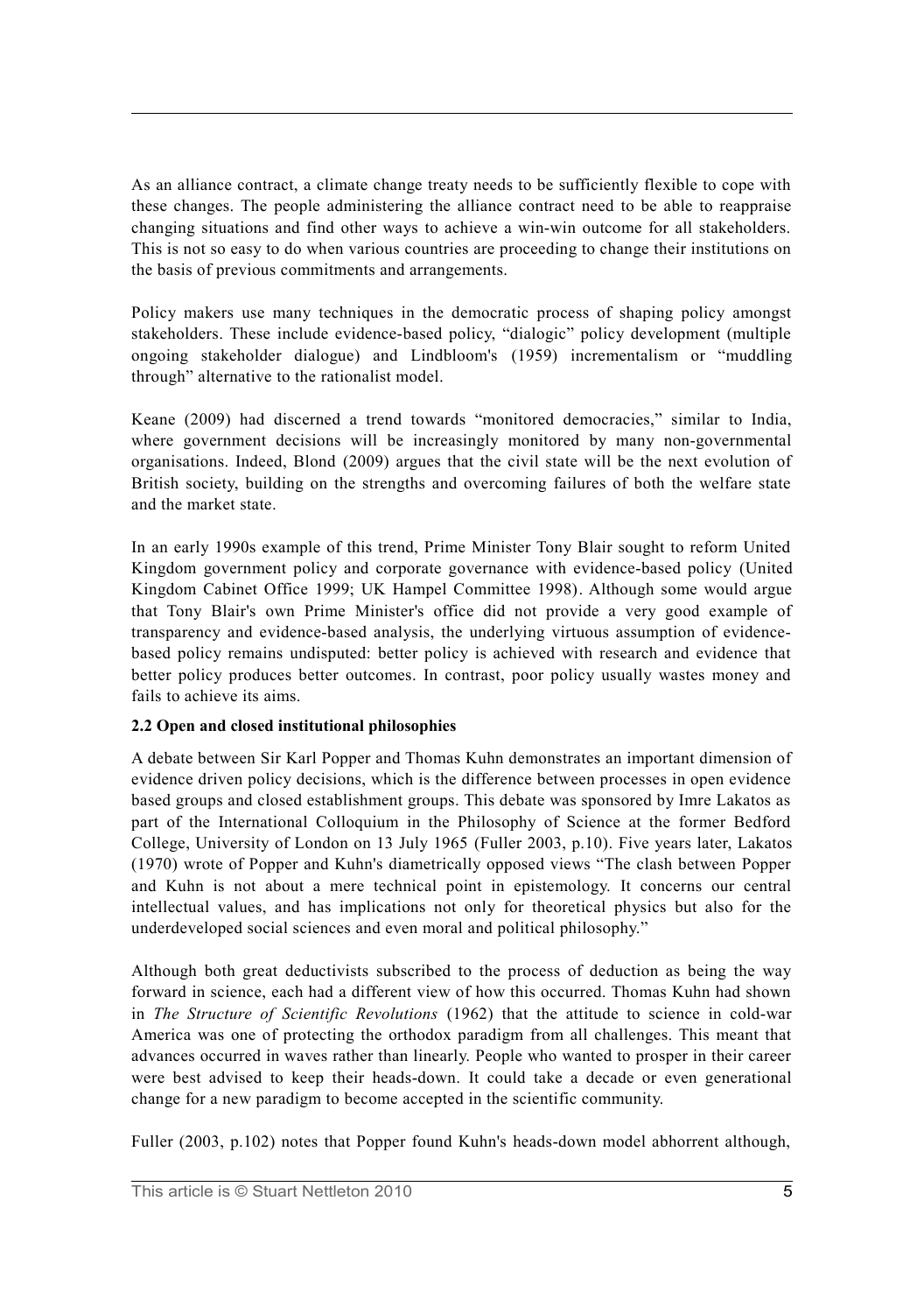in the 1965 debate, Popper readily accepted that Kuhn's approach best described the way organisations operated and how science advanced in waves. Nevertheless, he thought it to be an inferior system that should be replaced by the open methodology of critical thinking, passionately providing new ideas for peer review, receiving in return positive criticism and seeking to winnow the set of theories through proactive falsification. Furthermore, Popper claimed that new ideas may die but the careers of the people who have them should not as was found in Kuhn's empirical research. Indeed, Popper suggested that an individual is to be even more respected for learning and moving on to new and hopefully more sustainable theories.

Popper is regarded as one of the first existentialists in science and was knighted for his liberalist, rational and anti-authoritarian values and his concept of advancing science. His main theory of falsification is set out in *The Logic of Scientific Discovery* (1959), originally published in German in 1934 and translated into English by Popper himself in 1959. Popper maintained that the best theory is the one that has withstood the greatest number of falsification attempts. He treats falsification as the cornerstone of the scientific ethic and challenges scientists to test their theories by simultaneously making predictions and using their greatest powers of logic to formulate empirical tests that actively seek to falsify their own theories.

Following Bergson (1932), Popper uses the term open society to describe a classical democracy that is predicated on transparency, debate, accountability and the testing of ideas (Popper 1945). This is very close to an ideal way for a society to advance through evidence driven policy.

While we would like society and its institutions to be completely rational, and we know that the closer we approach this ideal state the better, unfortunately, as Kuhn found, the reality of traditional policy making is that it does not approach this ideal at all. Far from submitting theories to falsification, scientific institutions go to extraordinary lengths to defend their theories against falsification. Also, in the real world the number of confirmations of success is often regarded as more important than the number of times a theory has failed or even survived falsification. For example, an Australian Court of Law will accept widely used rules of thumb as compelling evidence.

Popper's concept of falsification has itself been criticised as a non-falsifiable hypothesis because it cannot be verified through testing. O'Hear (1989) argued that the falsification tests are themselves just theories, so they cannot be true tests of another theory. Curd  $\&$  Cover (1998) explain the Quine-Duhem Thesis (Duhem 1906) that it's impossible to isolate a single theory for testing from the environment of theories that surround it. So if a cluster of theories is falsified it is not possible to identify the defective element.

Even more broadly, deductivism is itself a hypothesis that cannot be accorded the status of a theory because any proof of deductivism is inconsistent if it relies on any axiom or proof established using deductivist principles. Therefore deductivism is caught by the ultimate paradox that a consistent set of rules cannot establish the validity of that same set of rules. This paradox is illustrated by Kurt Gödel's incompleteness theorems in Mathematics. These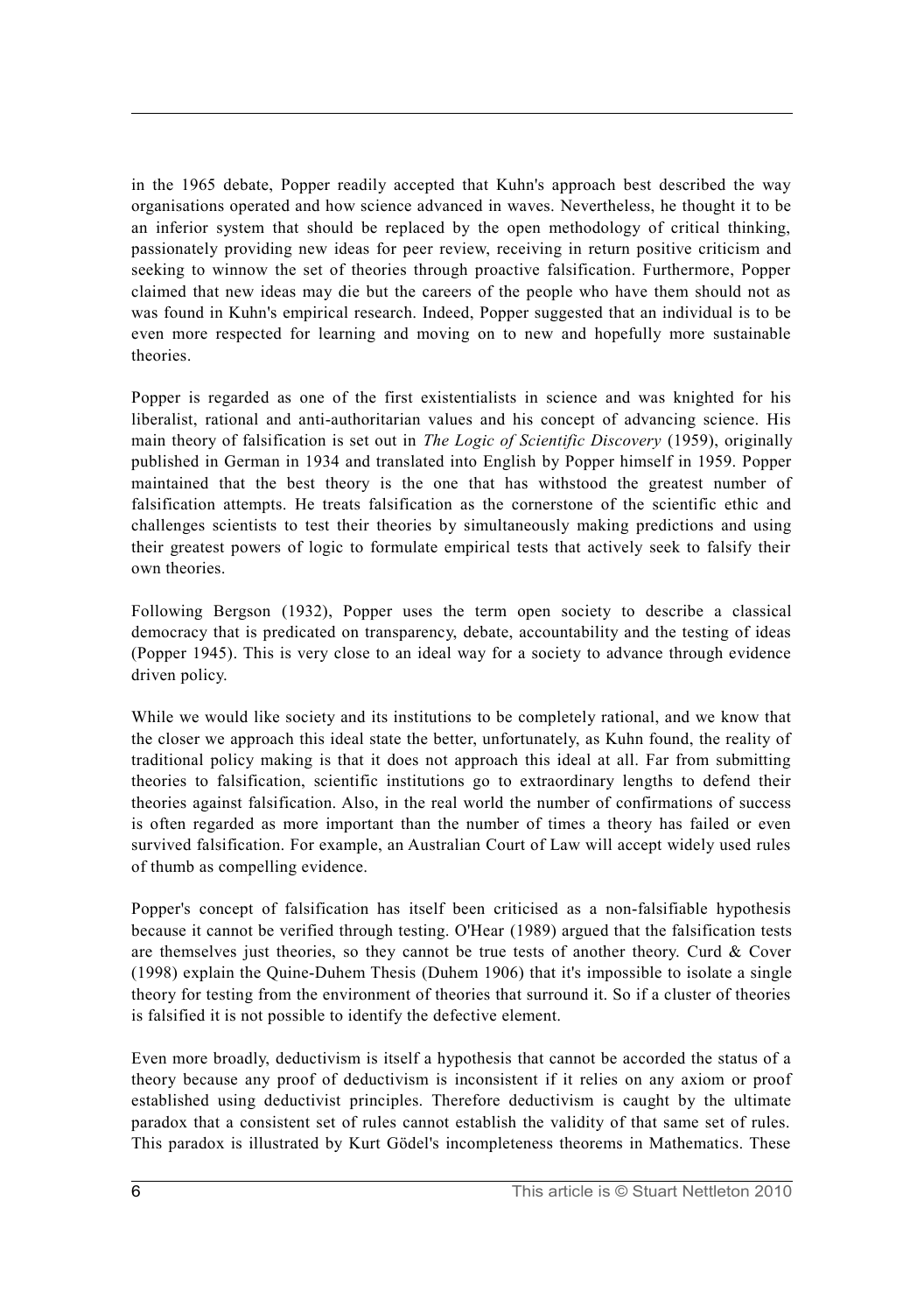incompleteness theorems prove that it is not possible to find a formal theory (i.e. a set of axioms) that can prove all theories and exclude all falsehoods; and that if a formal theory can be proven consistent from within itself, then it must rely upon itself and therefore be inconsistent (Gödel 1931, Theorems VI & XI).

Despite these vulnerabilities, both deductivism and falsification are widely regarded as useful and powerful formulations for rational scientific enquiry. Ironically, these hypotheses are saved by Kuhn's finding that an organisation (or theory) is not broken just because some things inside it are broken. Therefore, the deductivist paradigm is not broken merely on account that it is unable to self-establish. Perhaps Popper would not be unhappy with this outcome because to do so would have many unreasonable consequences. For example, the identity " $1 + 1 = 2$ " is well accepted as part of the body of common knowledge that every child learns at school. Indeed, if the child does not know this rule then either the child's learning or the school's teaching would be considered grossly deficient. Nevertheless, Gödel's incompleteness theorems declares that this fundamental identity is unprovable and, by extension, render as flawed the whole set of proofs, tests and practices that depend upon it.

Even though deductivism and falsification cannot be proven, it is surprising that Popper's theory remains controversial today as the ideal of falsification has an essential place in science and the technique of criticism has always been used in academic peer review. For example, there are famous experiments where deductivists have developed tests of a hypothesis, such as testing Einstein's theories that light bends and space-time curves. In addition, since 2000, falsification became the fundamental principle for the way software is developed. In test driven development, tests are written before the application code is started and then only sufficient software code to pass the test is actually prepared.

However it has proven extremely hard in general practice to progress science and society through a rigid deductivist discipline of public criticism and falsification. For example, modern political systems are not able to function by hypothesis falsification. Blaug (1992) has pointed out that economic paradigms such as neoclassical economics cannot be subjected to Popperian falsification because a controlled experiment in human behaviour cannot be performed with the holding of other factors constant. It has already been mentioned that global warming cannot be tested ceteris paribus.

Many issues dominate politics. Neither politicians nor the bureaucracy like to encourage negative criticism, even if rationality is identified with the virtues of public criticism and falsification testing. Unfortunately, people are not purely rational beings. They have emotions and much self-esteem and "will to power" invested in certain structures and theories. Therefore people often respond to falsification criticism with a range of emotions from dismay to aggression. Pragmatism, realism, working trade-offs and sub-optimisation are the norm rather than exception. Indeed, the working assumptions of the bureaucracy are rarely, if ever, examined. This is the reality of the messy social milieu for public policy formation.

Instead, the policy making process in democratic societies has traditionally been for politicians to allow public opinion to drift towards a position that the politicians desire, which is then given repeated exposure. Those in a position to know the real situation, the scientists,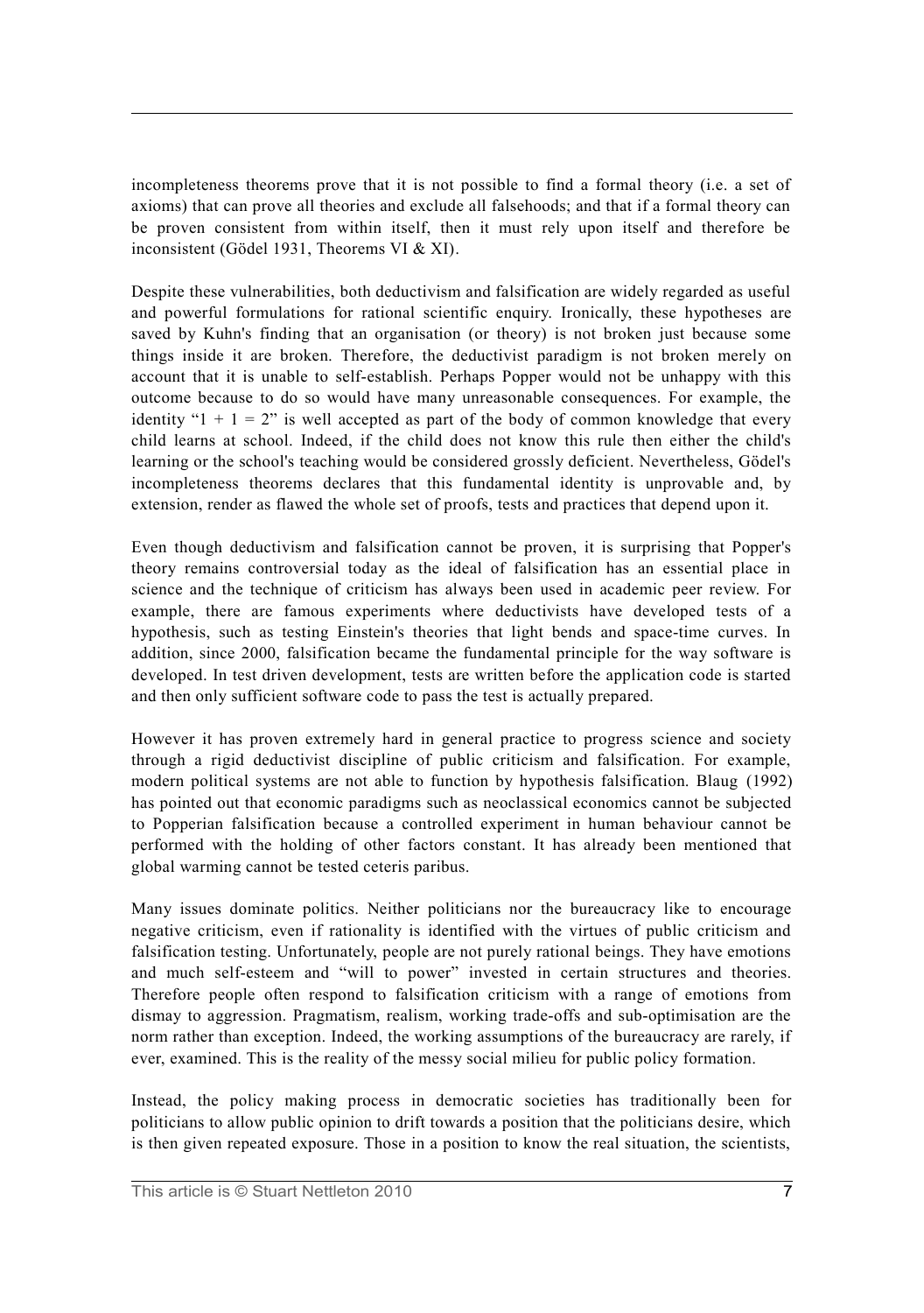journalists and bureaucrats rarely publicise their views because of the risk of career victimisation. This is what Popper called the "spiral of silence". It is the very reason why the media was originally conceived as a fourth estate, in order to represent the third estate (the people) and give public expression to majority views rather than assume these to be simply self-evident.

Advancing societies through rigid deductive policy making appears to be an unattainable perfection, especially when the dichotomy between open and closed institutions provides a continuing tension in all societies. As the Periclean democracy of Athens proved to be too pure in its principles to stand the test of time against powerful elites, so Popper's open society is considered by the institutions of society to be insufficiently stable for social cohesion.

Nevertheless, it appears to remain a valid hypothesis that the closer falsification can be approached and transparency is valued in the policy making process, the more open and successful economies and business will be. Thus organisations and countries that strive for open principles will not just demonstrate their ethical commitment but maximise economic welfare in their society by providing the conditions of transparency and trust in which people can make their greatest achievements.

# **2.3. The Objective Theory of Evidence**

Influential deductivists such as Sir Karl Popper and Thomas Kuhn would never agree that a clinical trial is sufficient to be sure that a drug will cure the next person tested. Popper's oftquoted example is that no matter how many white swans are observed, an absolute theory that all swans are white is never justified (Magee 1974, p.22). However, Popper would agree that the more tests a drug withstands without failure then the more robust is the hypothesis of its efficacy.

To Popper's chagrin, instead of working through deduction, society tends to work by induction. This is the evidence driven process to infer generalisations from specific observations by drawing upon bodies of well specified knowledge, the normative working hypotheses that form part of professional systematic practice and through human pattern recognition, intuition and creativity. This creative process is not uncontrolled but subject to various measures of quality assurance such as peer and judicial review. The requirement for coherence and believability of any form of induction is the same as proving a hypothesis beyond reasonable doubt in a court of law. In this tradition, policy makers approach issues as a "historian who sees common tendencies in certain contexts, not a philosopher who seeks clear general principles that apply across contexts" (Brooks 2009).

Evidence-driven techniques place a high value on evidence being consistent and rational in order for confidence to develop in the hypothesis. Historical analysis is an exceedingly important part of establishing consistency because every time an additional observation seems to confirm a theory, the more believable the result becomes.

For example, the scientific method has been exceptionally successful in validating drugs through clinical trials. Leonhardt (2009) observes that policy makers and doctors alike have become perplexed by the plethora of treatments available and the lobbying of drug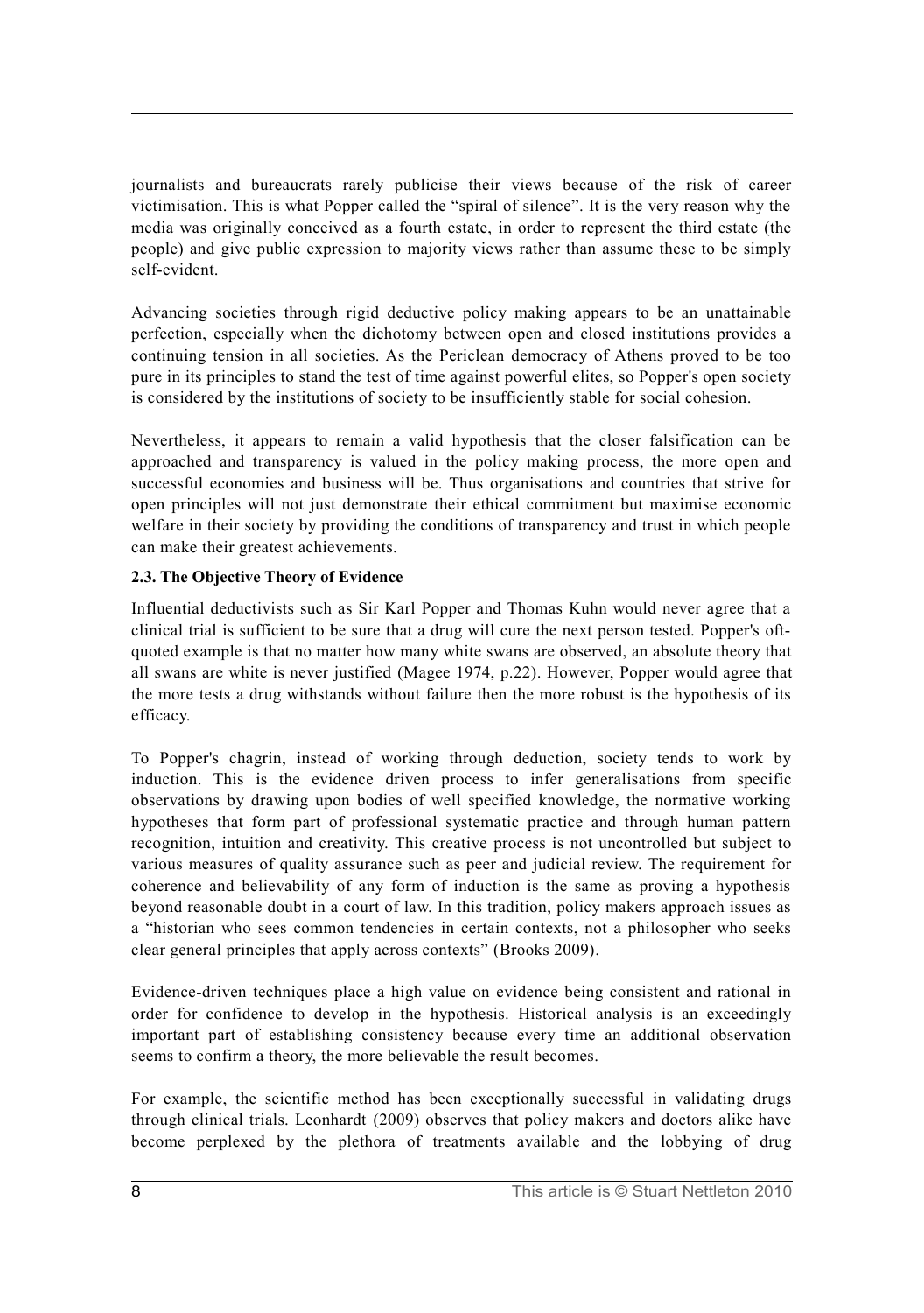companies, device makers, insurers, doctors and hospitals. He notes America's transition to evidence based care where doctors and policy makers, working together and across precedent of circumstances with many nuances, are taking the next step of identifying the best treatment practices among all the alternatives using induction and less than perfect information.

Evidence driven processes that rely on inter-subjectivity are part of the domain of "objective theory of evidence." Even the name is somewhat controversial because each of the words "objective," "theory" and "evidence" have always galvanised a challenge from one philosophical persuasion or another. For example, how could something be simultaneously objective and subjective, or be a theory when it is really an untestable hypothesis, or be evidence when it is really an observation or estimate?

The word "objective" in the title comes from Popper (1972), who proposed that a "World III" of objective knowledge be recognised as a third dimension of existence following the objective and the subjective. This would comprise statute and common laws, scientific papers, textbooks, documented procedures etc. While both Popper's "World III" and the "objective theory of evidence" remain controversial in philosophical circles, these ideas have had a profound influence on normative theories for practical professional practise.

Unfortunately, Popper's World III received the same cold shoulder as had his theory of falsification. Few were prepared to admit the existence of knowledge and institutional structures (for example laws and the police force) that are independent of the knowing subject. Perhaps this is because Popper's World III disrupts the simple Cartesian dualism of mind and body.

The "objective theory of evidence" relies on two primary concepts. The first is that true and false are not absolute states. In *A Treatise on Probability* Keynes (1921, Chapters 15 & 17) hypothesised a continuum between falsity and truth. He suggested that intermediate points in this interval are associated with probabilities of truth. The legal system accepts his proposition, for example, requiring guilt to be proven beyond reasonable doubt in serious cases and on the balance of probabilities in less serious cases.

The second concept in the objective theory of evidence is associated with Thomas Bayes' theorem of conditional probability. This theory of inductive inference provides the mathematics behind Popper's World III and the objective theory of evidence.

#### **2.4 Bayesian analysis**

Bayes' theorem states that the probability that a hypothesis is true at a point in time, given certain evidence, is the probability of the past evidence occurring when the hypothesis was true, multiplied by the probability of the hypothesis being true in any case and divided by the probability of the evidence occurring in any case.

Evidence based processes are *prima facie* subjective Bayesian inductive inference due to the subjective assignment of prior probabilities. However, the "objective theory of evidence" holds that these processes have the nature of an "objective theory" because professional researchers have a concern for objectivity and independence in their work, such as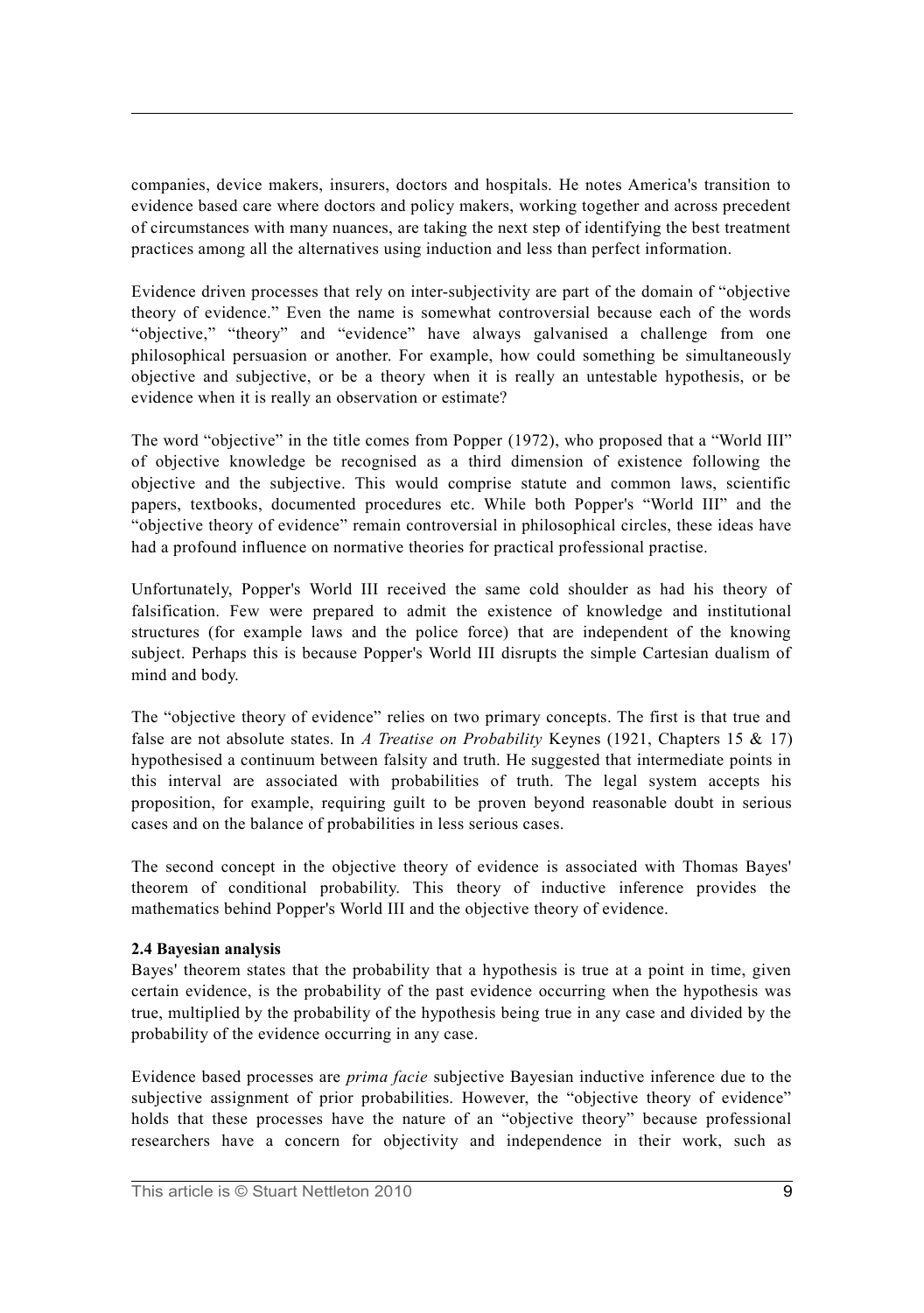undertaking professional error-statistical practices as part of their methodologies (Mayo 1996; Mayo & Spanos 2004; Staley & Cobb 2009); peer reviewers introduce an intersubjective due diligence layer because their concern for truth means that research assumptions and results are subjected to informed criticism and repeatability testing (Achinstein 1991; 2001; Rehg & Staley 2008); and Bayesian inference conforms to the "likelihood principle" because it merely depends on prior probabilities, which have nothing to do with the experiment (Birnbaum 1962, p. 271; Sprenger 2008, pp 197  $& 204$ ). Therefore, the results emerging from a process that applies the scientific method are qualified to be considered as part of an independent body of knowledge (which is Popper's World III).

Although Birnbaum's "likelihood principle" is highly regarded, it also remains controversial. It is stated as follows, *The likelihood principle (L)*: "In an experiment *E* with observed data *x*, all experimental information about *v* is contained in the likelihood function *v*->P(x|*v*). All other information can be neglected. More precisely, if *E* and *E'* are two experiments and if the outcomes *x* and *x'* generate the same likelihood function, then  $Ev(E,x) = Ev(E',x')$ , without reference to the structure of *E* and *E'*" Its corollary is that the probability of results that could have been observed is irrelevant to the statistical inference. The "Likelihood Principle" contains the principles of sufficiency (S) and conditionality (C). Birnbaum notes: "The fact that relatively few statisticians have accepted (L) as appropriate for purposes of informative inference, while many are inclined to accept (S) and (C), lend interest and significance to the result, provided herein, *that (S) and (C) together are mathematically equivalent to (L)*" (Birnbaum 1962, p. 271).

Bayes' theory of conditional probability demonstrates the reason why policy makers seek confirmation from economic modellers that a particular policy represents a scenario that is at least feasible. For the purpose of example, it is assumed that economic modelling has a 90% probability of correctly showing a particular policy is feasible, if indeed it is feasible, and that say 60% of all proposed policies are feasible. Therefore the probability of economic modelling identifying that policies are feasible, notwithstanding whether the policy is or is not feasible, is 58%.‡1. Furthermore, the Bayesian probability that a policy is feasible given that modelling shows that it is feasible, is a more impressive 93%.‡2.

The power of this point may be clearly understood in terms of natural frequencies (Gigerenzer 2003, Chapter 4). For example, if 60 out of 100 polices are feasible then economic modelling will on average show 90% or 54 to be feasible. Of the remaining 40 policies that are unfeasible in the original group of 100 policies, 10% or 4 will be incorrectly shown to be feasible. Therefore, a total of 58 will be shown to be feasible although of these only 54 or 93% will indeed be feasible.

This example of applying consistent normative practice in policy modelling shows that feasibility testing has improved a policy maker's chances of a feasible policy from 60 in 100 (60%) to 54 in 58 (93%). However, this analysis also cautions that this powerful demonstration of normative practice is not infallible. Using the above example, 4 unfeasible polices were shown to be feasible and, in addition, 6 policies of the original 60 that are indeed feasible were classed as unfeasible.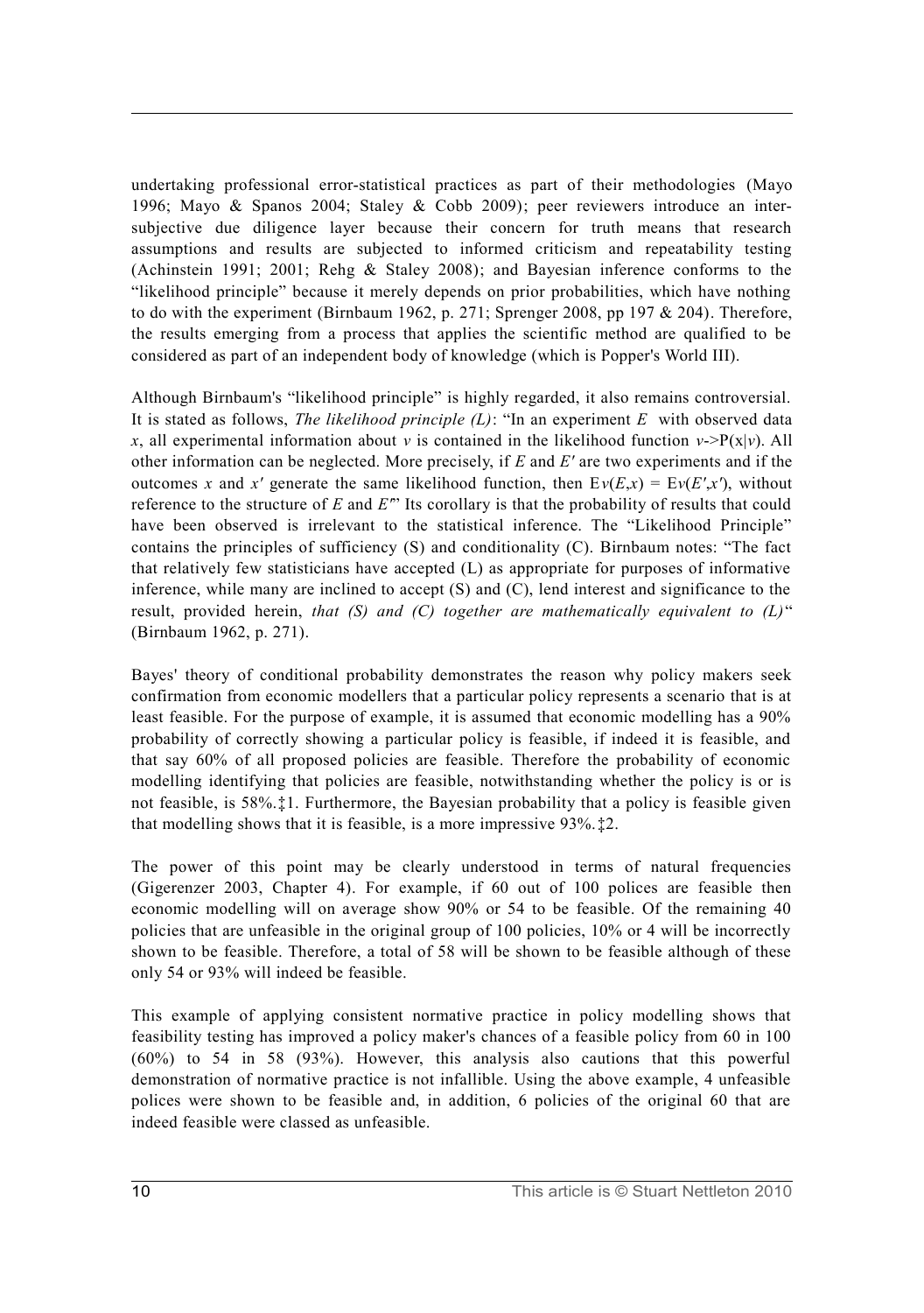The above example is rather static in that it assumes the economic policy modeller to be merely "running a standard test" to check feasibility. However, policy modellers are not outside the test. Instead they are inside the test and influence it as active intuitive beings, on the one hand working incrementally with sensitivities but on the other hand recognising patterns and experimentally reengineering the whole structure of the policy based on their modelling insights from this and other projects and research. In addition, modellers bring their own specialised competences, for example, in Coasian markets or Hick's productivity assumptions (Coase 1960; Hicks 1932). Lastly, policy modellers' normative practice is independently advancing through policy review and learning activities such as continuing professional development. Where policy modellers can reliably discriminate between policies and help to reengineer a better policy then the corresponding "value added" of their normative professional practice is significantly greater.

#### **2.5 Political viewpoints**

Conservative and liberal political views dominate the current political environment. Usually, politicians of each persuasion cooperate in forming bipartisan approaches to lawmaking. However, in recent years an extreme polarity has developed between these two viewpoints. This exacerbated lack of cooperation has been dubbed hyperpartisanship. It has also led to new ultra-ideological groups, such as the Tea Party movement in America.

There is bound to be division when a concept emerges from one of the political persuasions, such as evidence driven policy has emerged from political liberal attitudes of transparency and equity. The discipline of moral psychology was established by Lawrence Kohlberg (1969) to understand the difference between conservative and liberal attitudes. An insightful behavioural model has been contributed by Haidt & Graham (2007). This model suggests that five underlying psychological factors characterise emotional reactions in politics. These are harm-care, fairness-reciprocity, ingroup-loyalty (i.e. protect the group or traditions), authority-respect, and purity-sanctity (i.e. religion).

According to Jonathan Haidt's model, people's default attitude is political conservatism with conservatives being broadly pluralist and eclectic across these five factors. Political liberalism exists in nations where the social milieu permits a sort of switching off of the last three dimensions of conservatism. This leaves the moral intuitions of political liberals mainly or even solely based on the factors of harm-care and fairness-reciprocity.

Stephen Clarke (Saunders 2009) explains the authority-respect factor is particularly pervasive with political conservatives. For example, many Americans who endorsed President George W. Bush did so primarily because they believed he upheld morality. Haidt suggests that the strength of the respect-authority factor leads political conservatives to see no inconsistency in decisions being executed with summary justice and implemented expediently. This is of course the antithesis of a liberal desire for a transparent, evidence driven process where decisions are made with input from all the stakeholders to ensure fairness and minimise harm.

Leon Kass (1997) explains why conservatives take this approach to decision making. He argues that political conservatives rely on their gut feel for moral principles and identify any violation as repugnant and, by extension, a pernicious threat to the establishment. This is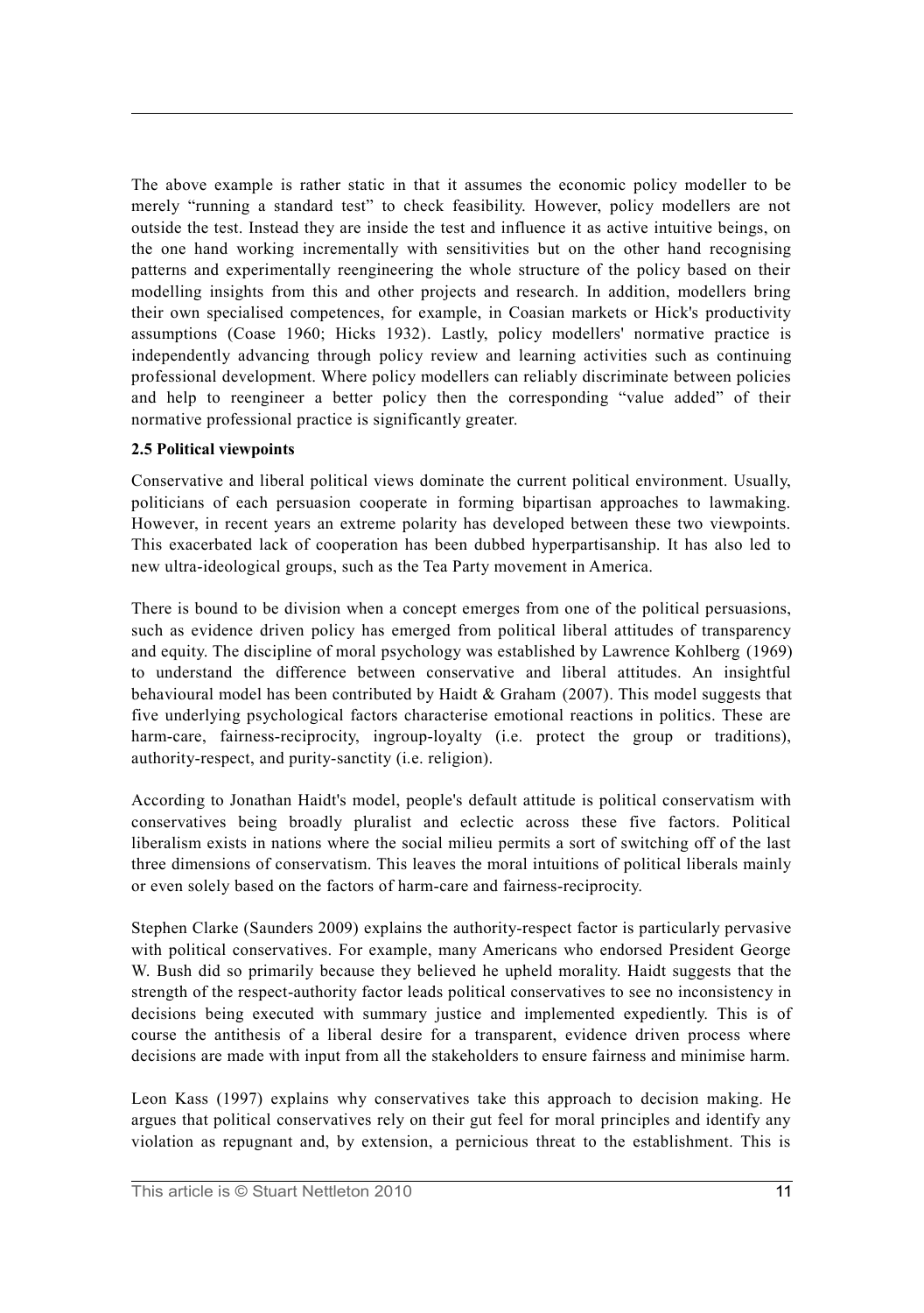Kass' well know "yuck factor." Abortion, euthanasia and gay marriage are but a few of the issues repugnant to political conservatives on the hard right. By further extension, individuals involved with a violation of the moral principles are characterised as foul and sub-social, deserving of no rights. In addition, political conservatives see no need to explicitly articulate their intuition and prejudices. Haidt notes that conservatives will often change the subject to avoid explaining the basis of their views. Debate is also minimised by appealing to the purity-sancity factor in a way that might seem superstitious to a liberal.

The authoritarian-respect and in-group-loyalty factors have sometimes led to a kind of governmental psychopathy, which has provided plots for many Hollywood movies. Sometimes this governmental psychopathy is exhibited in national policy, for example, governments spying on their own citizens, imprisonment without charge, suspension of *habeas corpus,* kidnapping and rendition, political assassination, torture and public deception.

Is a moot point as to whether the government acts psychopathically or certain psychopathic people dominate government policy. The latter are called "office psychopaths" to distinguish them from serial killers and the like (Clarke 2005).

Unfortunately for conservative politics, Haidt's five factors create a fertile atmosphere in which organisational psychopaths may thrive. This is because the awry delamination of the conservative paradigm into its various psychopathic states, for example bullying and victimisation, is hard to detect because the overtly conservative cloak of an office psychopath is a very effective disguise. Indeed, initially the aberrant behaviour seems to be that of fervent, evangelical conservative. The difficulty in ferreting out office psychopaths is compounded by the multi-agent predator strategies that they employ to amplify their tactics (Axelrod 1984).

Whilst democracies (and corporations) ultimately recognise psychopathic behaviour for what it is, in the very existence of organisational psychopaths there is a classic case of drama. Society suffers a permanent loss, even of things as important as its reputation. Everyone with whom an organisational psychopath comes in contact with has lost whether they know it or not. A particular victim is the company or country that mistakenly supports the organisational psychopath.

In contrast to the attitudes of political conservatives, political liberals call for freedom, autonomy and the right of individuals to express their own preferences. In decision making, political liberals seek principles of equality, natural justice, rational accountability and transparent, evidence based debate. They do not bundle moral values such as loyalty, authority and sanctity into decision making processes such as evidence driven policy. For example, Clarke (Saunders 2009) explains of Haidt's ingroup-loyalty factor: "Conservative morality is the default morality that occurs in most parts of the world …. so most people consider patriotism to be a moral virtue, but a liberal will not consider patriotism to be a moral virtue; they might concede it to be an interesting character trait, but they don't consider it to be a natural morality."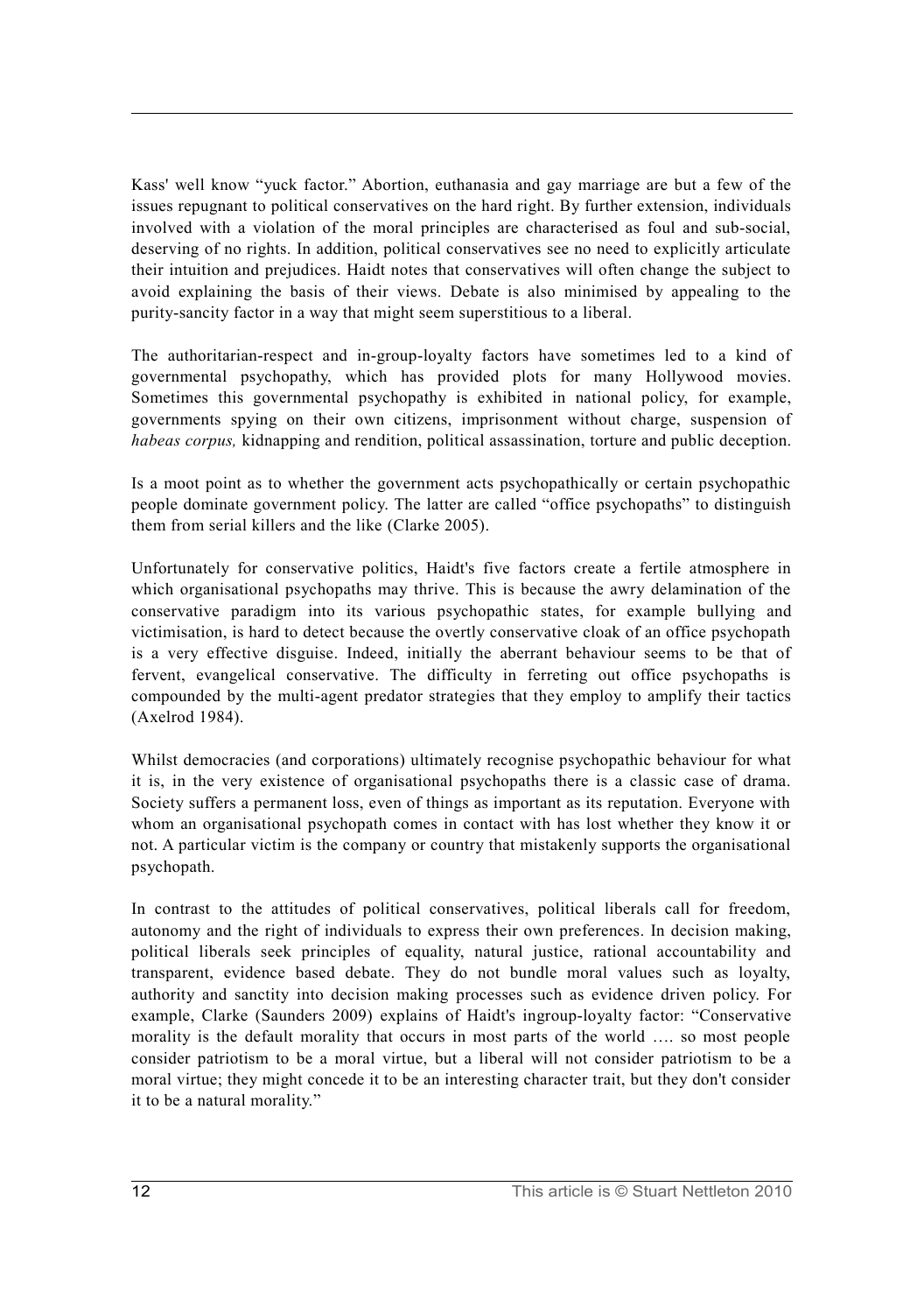#### **2.6 Western conservative beliefs and the cusp of change in accepting global resource constraints**

In reviewing the failure of the 1992 Rio Earth Summit, German Finance Minister Klaus Topfer noted "I am afraid that conservatives in the United States are picking 'ecologism' as their new enemy" (Greenhouse 1992). Subsequent events bore out Topfer's prediction of intense conservative opposition to global warming. As noted at the start of this paper, this included attacks on environmental scientists, whom they believed to be aligned with an existential threat to American sovereignty and unilateralism.

American and Australian conservative attitudes are starkly at odds with those of their European counterparts. Whereas American conservatives have to date equated the right to pollute the atmosphere with individualism and free markets, conservative European governments see no inconsistency between dealing with global warming and their conservative values (Conason 2009).

The strength and resilience of conservative political opposition was the main reason that President Barack Obama was unable to marshal U.S. Senate support to re-engage with the world on major issues such as greenhouse gas pollution. The U.S. Senate sees itself as the proud defender of American unilateralism and has a history of not supporting any international treaty that constrains America. The U.S. Senate's filibustering of global climate change policy led to an impotence in American policy at the UNFCCC's COP15 meeting in Copenhagen and, as discussed at the start of this paper, to a hiatus in the largest evidence driven policy project ever undertaken.

Yale historian, Paul Kennedy (1993) observed that those people who succeed in democratic political systems usually do so by managing to avoid antagonising powerful interest groups. President Barack Obama has apparently been aware of this issue and sought to bridge enormous ideological schisms in policies for the Global Financial Crisis and Health Care. Yet it remains to be seen if the broad base of Americans will be capable of accepting a new humility of sustainable living where unilateral action to secure energy resources has become an international crime and perhaps, in future, a punishable war crime (Kelly 2010).

# **3. The Neoclassical Paradigm**

# **3.1 The central role of the Neoclassical paradigm**

Classical economics has underpinned Western social and economic development for two hundred years. Many aspects of the core value system of Western free market democracies are embodied in classical economics' mathematical sibling, neoclassical economics. The neoclassical paradigm derives two major strengths from its inextricable links to democracy and capitalism. The first is that the paradigm is internally consistent with independence and unregulated markets and the second is that society has been modified to fit the paradigm. Therefore, the neoclassical paradigm parallels the workings of Western market societies, except in exceptional circumstances.

Challenges from Karl Marx (1867), John Maynard Keynes (1936) and John Rawls (1972)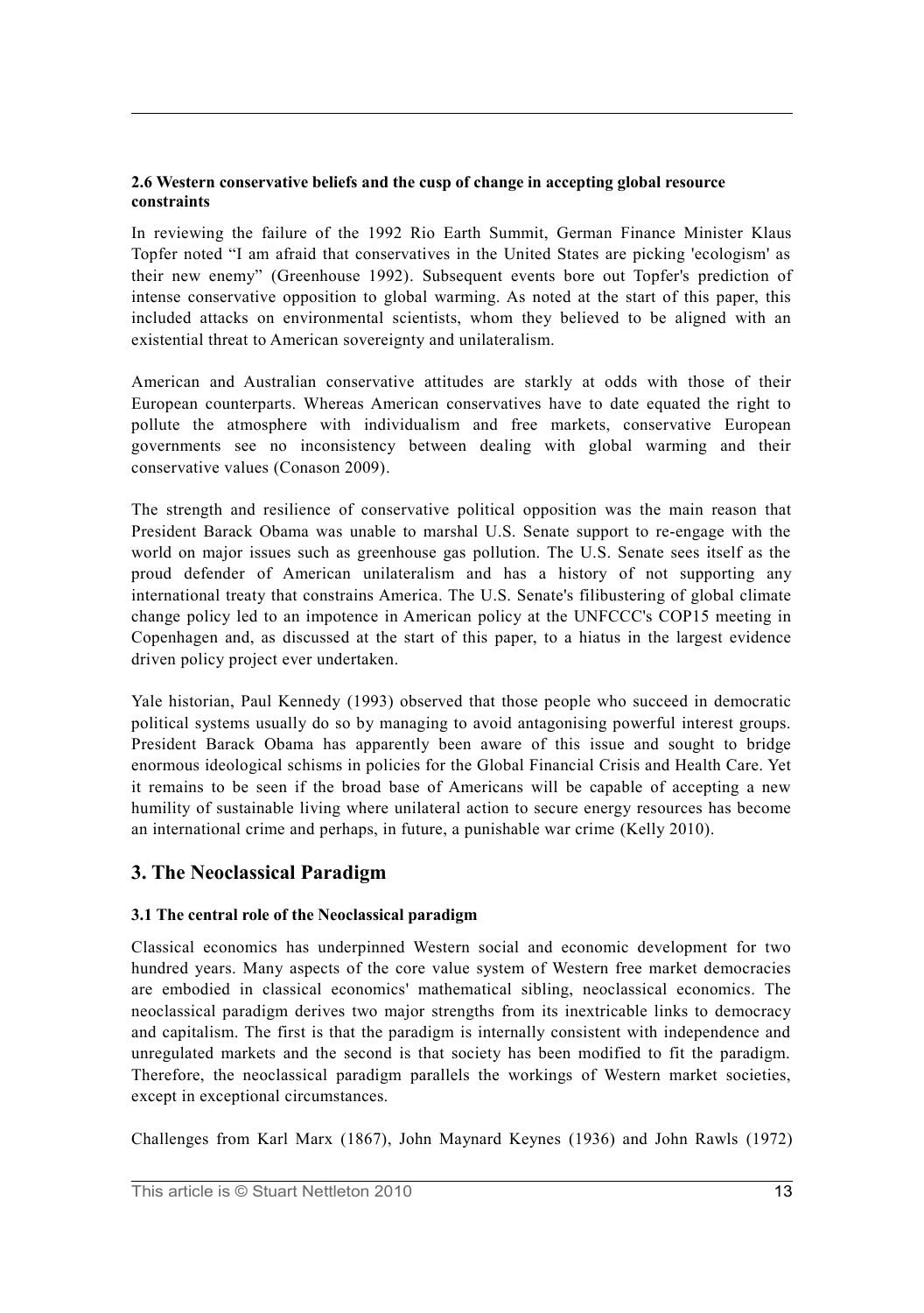have served to strengthen the core values of the paradigm rather than weaken it. Indeed, a dramatic reversal of Marx's theory has occurred in recent decades. A declining labour share of GDP and sweep of income to the most wealthy show that the owners of capital have prospered to a far greater degree than the owners of labour (Herbst 2009).

Even proudly egalitarian nations such as Australia have seen inequality strongly rising in the same period for the same reasons. As shown in the Figure 1, Australian companies enjoy a very high and rapidly growing share of factor income. As a result, they are able to pay considerably higher dividends than companies in the rest of the world. Figure 2 shows that this has resulted in the labour share of factor income falling steadily over the last 30 years. This has been exacerbated by the compulsory alienation of individual incomes for retirement superannuation contributions.



**Fig 1.** Australian Profit share of Factor Income (Source: Australian Bureau of Statistics 5206.0 Australian National Accounts: National Income, Expenditure and Product, Table 7. Income from Gross Domestic Product (GDP), Current prices)

**Fig 2.** Australian Labour share of Factor Income, before (blue) and net of (purple) superannuation (Source: Australian Bureau of Statistics 5206.0 Australian National Accounts: National Income, Expenditure and Product, Table 7. Income from Gross Domestic Product (GDP), Current prices)

As in America, the depression of labour share of income has been accompanied by a sweep of income to the top 1% as shown in Figure 3 (Atkinson & Leigh 2006). There could only be one result from the pressure on labour share and sweep of income to the most wealthy. Easy money coupled with these financial pressures led to recurrent living expenditure being financed from debt. Figure 4 shows that Australian average private debt to income has risen four-fold from 40% in 1980 to 160% in 2008.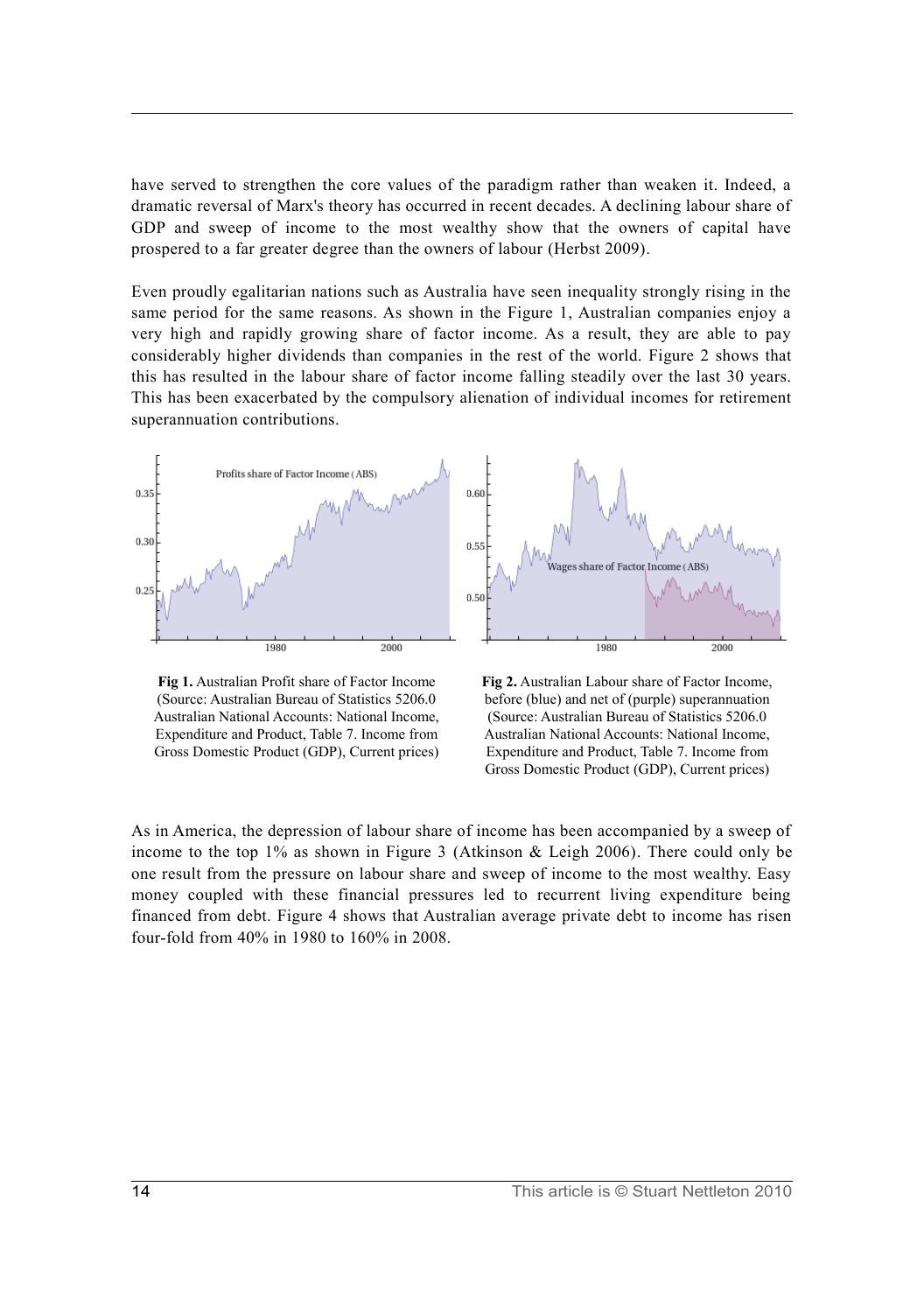

**Fig 3.** Top 1% share of Australian Income (Source: Atkinson & Leigh 2006, Appendix 6, Table 1, updated to 2007 at andrewleigh.com/?p=2533)

**Fig 4.** Australian average private debt to income (Source: Reserve Bank of Australia, Statistical Bulletin B21 Household Finances Selected Ratios)

Indeed, American and Australian governments and reserve banks had begun to believe that it was normal for ordinary people to finance their current expenditure by debt rather than income. Although many people scratched their heads over what they knew was a delusion, the system seemed to be sustainable. That is, until the it collapsed in the American 2008 sub prime crisis. Failure to close policy and CGE models for households and socio-economic groups was the reason that neoclassical economics was unable to predict or find a way out of the Global Financial Crisis. This failure of neoclassical economics once again led to it suffering the indignity of emergency Keynesian triage. Banking excesses were merely runaway symptoms of problems whose sources lay with the policy makers not insisting on intertemporal debt neutrality and failing to close their policies and models for households.

The Global Financial Crisis reignited the controversy between Keynesian and neoclassical economics. Implicit in Keynes' theories were two key arguments that upset the classical approach. The first was that the simplicity of classical economics could not cope with economic cycles. The second was that an almost total lack of government business regulation through the 1920s directly contributed to the excesses of the decade, the 1929 Wall Street crash and the ensuing Depression. At that time, as in 2009, many people lost confidence in the ability of classical and neoclassical economics to predict or to fix the market failures. Other notable successes of economic stimulus that Keynesians point to are the rebuilding Western Europe and Japan in the 1950s and 1960s.

#### **3.2 Challenges to the legitimacy of neoclassical economics**

Over the last 80 years, it seems that neoclassical economists have led the world into two serious economic collapses. Many economists have asked if rational frameworks of policy testing and analysis are seriously flawed. Mark Dodgson & Eric Beinhocker criticise the fundamental assumption of rationality in neoclassical models "The intellectual field of economics is on the cusp of a big transformation. Mainstream economics is increasingly being seen to be detached from reality. Its assumptions about equilibrium, rationality in human behaviour and the primacy of market forces that are mysteriously asocial make its predictive power extremely limited .... The discipline is suffering, in effect, from the challenge to neoliberal economic doctrine brought on by the [2008-9] sub-prime crisis in the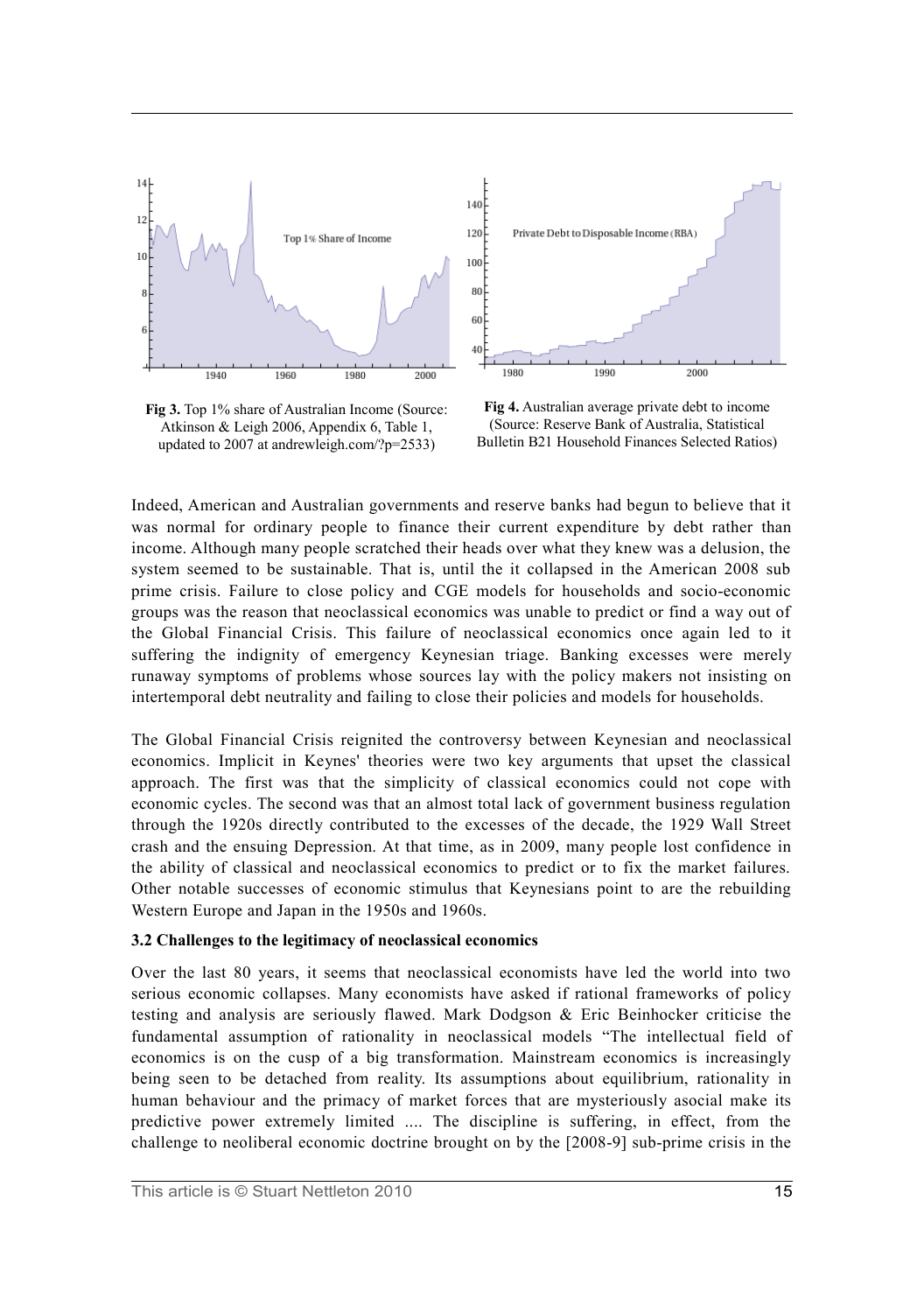U.S. and its repercussions across the global financial system. Feeding the mood of despair across financial markets is the perception that mainstream economics was unable to predict the crisis, or to manage it, and has been intellectually enfeebled by the Gordian knot of peak energy prices, planetary overheating and global debt" (Slattery 2008).

The financial crisis has also led to sharply divided opinions between New York Times columnists David Brooks, a classical and behavioural economist, and Nobel Laureate Paul Krugman, a Keynesian economist. Brooks laments that neoclassical models are overly linear and rational, lacking psychological dimensions. He writes "Economic models and entire social science disciplines are premised on the assumption that people are mostly engaged in rationally calculating and maximizing their self-interest …. But during this financial crisis, that way of thinking has failed spectacularly. As Alan Greenspan noted in his Congressional testimony last week, he was "shocked" that markets did not work as anticipated" (Brooks 2008).

Brooks continues his criticism of neoclassical economics "Once, classical economics dominated policy thinking. The classical models presumed a certain sort of orderly human makeup ..., the market rewards rational behavior ..., The invisible hand forms a spontaneous. dynamic order .... Economic behavior can be accurately predicted through elegant models …. This view explains a lot, but not the current financial crisis — how so many people could be so stupid, incompetent and self-destructive all at once …. This crisis represents a flaw in the classical economic model and its belief in efficient markets …. Democratic discussions of the stimulus package also rest on a mechanical, dehumanized view of the economy. You pump in a certain amount of money and "the economy" spits out a certain number of jobs …. But an economy is a society of trust and faith .... The economic spirit of a people cannot be manipulated in as simple-minded a fashion as the Keynesian mechanists imagine …. Mechanistic thinkers on the right and left pose as rigorous empiricists. But empiricism built on an inaccurate view of human nature is just a prison" (Brooks 2009).

While Brooks has slowly moderated his criticism of the Keynesian stimulus package, his expression of public frustration with existing economic approaches is nevertheless poignant. The most important of these is that models based on consumption growth as society's main goal do not react well in low or volatile growth situations.

Although a Keynesian, Krugman (2009) agrees that the issue with neoclassical models is that they address steady state growth, and do not respond to the rapid dynamics of the economy. Therefore, the problem with neoclassical views of the world lies less with the models and more with policy makers' preoccupation with steady state growth. Perhaps it would be more accurate to note that the mutually reinforcing paradigms of Western free market democracies and neoclassical economic models, together with a long period of post-WWII prosperity have lulled Western politicians and policy makers into the reassurance that a focus on growth is a stable single indicator of economic welfare.

This does not imply that policy makers are unidimensional. Indeed, quite the reverse. It may be recalled from the earlier discussion that policy makers would prefer that economic models are always completely correct. However, policy makers seek confirmation of feasibility from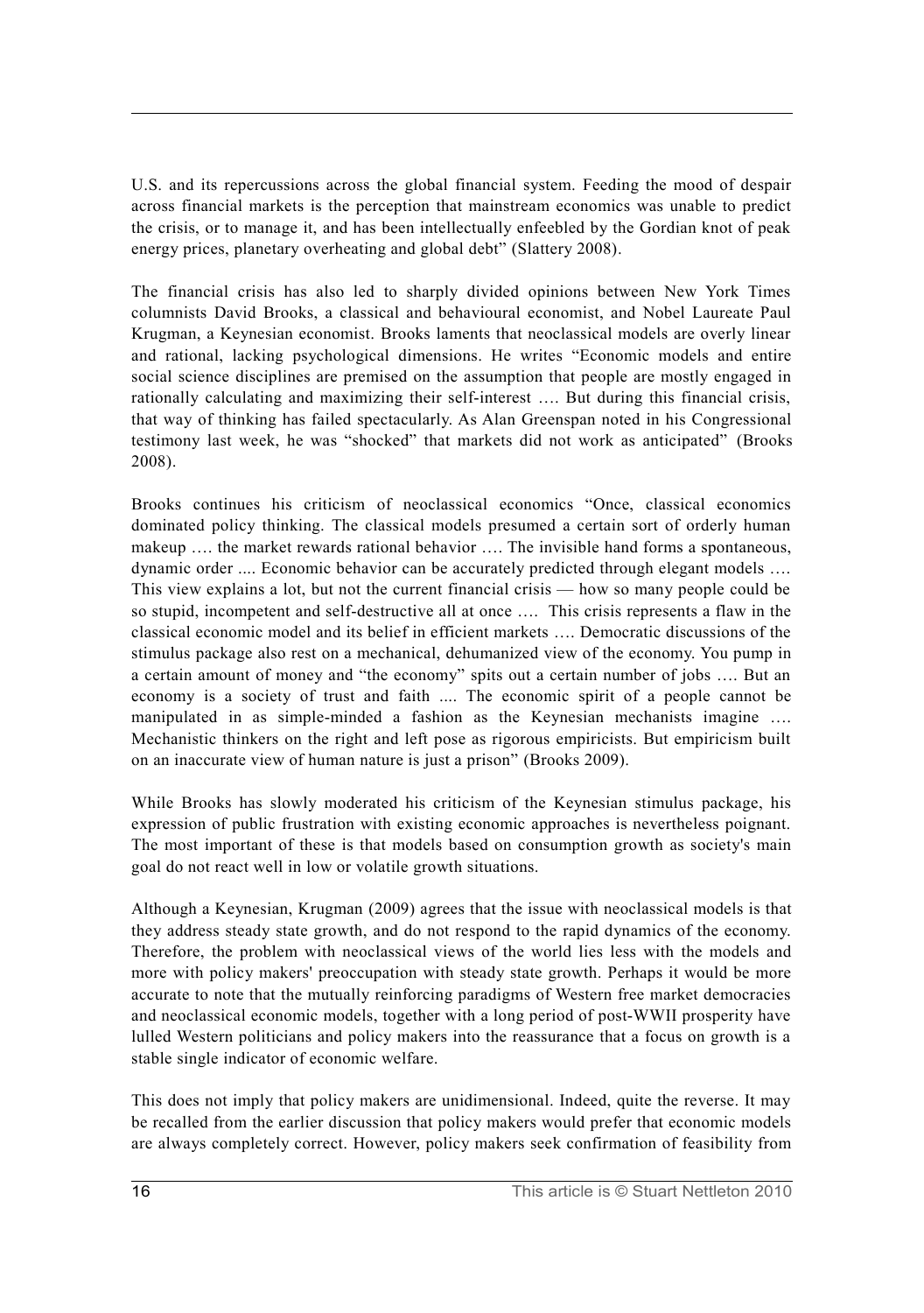modellers to improve the probability that their policy will be feasible, not seer-like predictions of the future and iron-clad guarantees of policy outcomes. Policy makers are well aware that the future will unfold quite differently to that forecast in economic models. This is why policy makers chuckle in good humour at John Kenneth Galbraith's quip that "economists were invented to give fortune tellers a good name."

Krugman notes that "the more it changes, the more it stays the same" because only those seeking deterministic mathematical solutions have lost. He concludes that policy formation will always be messy rather than neat and mathematical "As I see it, the economics profession went astray because economists, as a group, mistook beauty, clad in impressivelooking mathematics, for truth …. Until the Great Depression, most economists clung to a vision of capitalism as a perfect or nearly perfect system. That vision wasn't sustainable in the face of mass unemployment, but as memories of the Depression faded, economists fell back in love with the old, idealized vision of an economy in which rational individuals interact in perfect markets, this time gussied up with fancy equations …. It's much harder to say where the economics profession goes from here. But what's almost certain is that economists will have to learn to live with messiness …. In practical terms, this will translate into more cautious policy advice — and a reduced willingness to dismantle economic safeguards in the faith that markets will solve all problems …. flaws-and-frictions economics will move from the periphery of economic analysis to its center .... they'll have to do their best to incorporate the realities of finance into macroeconomics …. It will be a long time, if ever, before the new, more realistic approaches to finance and macroeconomics offer the same kind of clarity, completeness and sheer beauty that characterizes the full neoclassical approach."

It may be concluded from the intersection of these views that neoclassical economics continues to have an important role in policy making. However, policy formation remains a rough and tumble area of politics. With the evolution of monitored democracies, policy makers need to prepare to be accountable in the future for their current policy decisions, as messy as these decisions may be (Keane 2009; Kelly 2010). Therefore policy decisions will need to be documented as evidence driven processes, notwithstanding that these processes may be undertaken without public scrutiny at the time. While policy makers will not be able to rely on simple neoclassical economic prescriptions, neoclassical policy research will remain an essential element of their documented due diligence.

# **4. General equilibrium in evidence based policy**

## **4.1 Scope of policy research tools**

As human societies become more organised and interdependent, policy making needs to expand from addressing issues in the local region to national policy and global policy. This is shown in Figure 5 as a horizontal expansion in policy scope.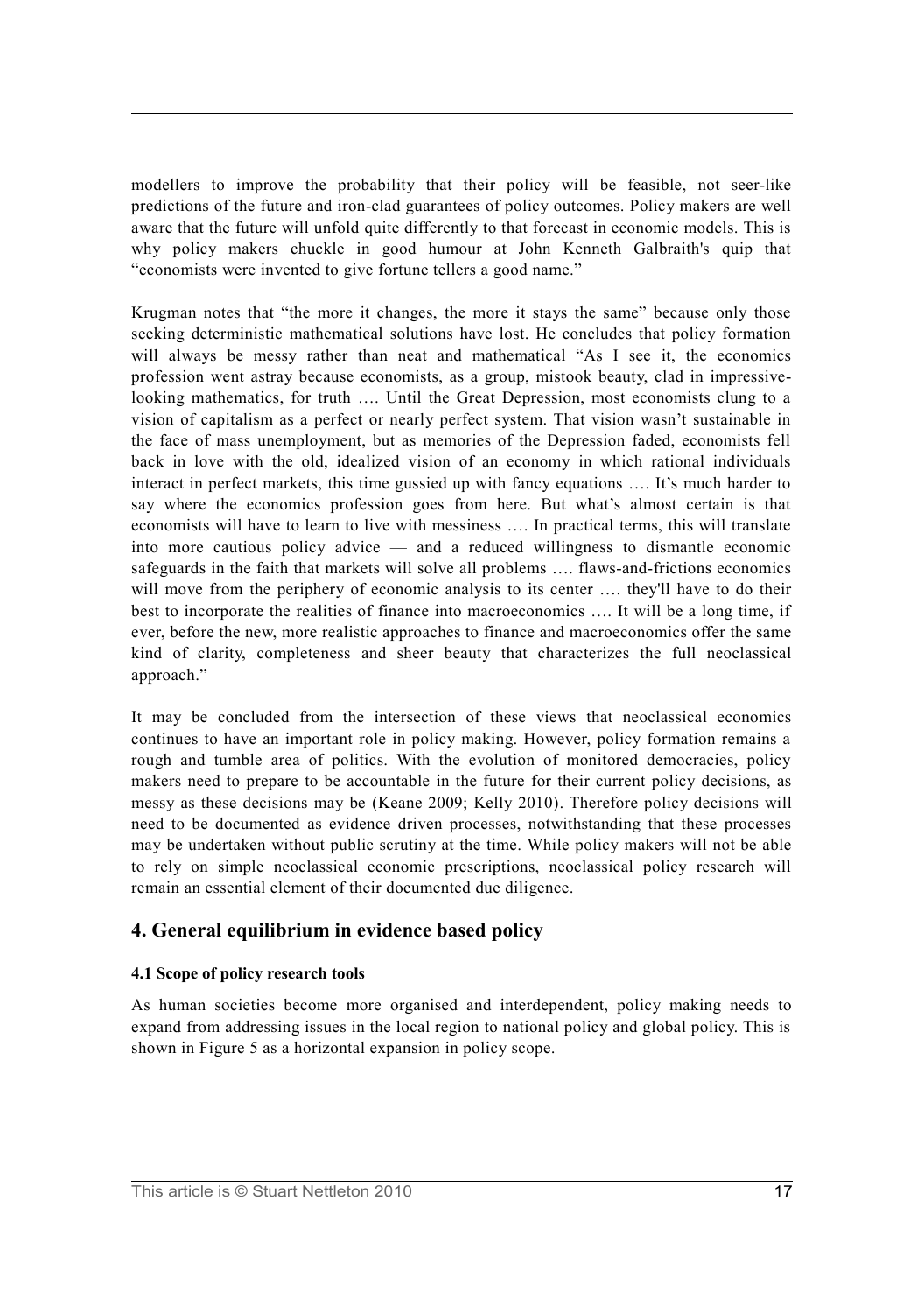

Fig. 5 Policies scope at the industry-region, national and global levels

One methodology rarely encompasses all that needs to be investigated in policy research. Usually, the policy issue is deconstructed into smaller, manageable pieces with an appropriate tool chosen for each research task. Policy analysis becomes the insight developed through iteratively using each tool and ensuring consistent answers.

The importance of historical analysis in developing evidence for consistent and believable hypotheses was referred to in discussing the objective theory of evidence. It would be no surprise that a discovery of the historical background through political economy analysis has become *de rigueur* for research in evidence based policy. This includes ideological analysis in which conservative, liberal, radical and alternative ideologies are considered. Point of view analysis is a similar technique which analyses policies from prominent points of view. This needs to be extended across the whole of the political, economic and social fabric of the system in which the *tétonnement* of marginal social benefit and marginal cost occurs.

The above discussion of modelling and the "objective theory of evidence" showed that policies need to be quantified using mathematical techniques. These techniques include empirical analysis of data using statistical methodologies that measure the impact of government policy on individuals and markets, microeconomic models with indifference curve-budget constraint graphs and equilibrium models for constrained utility maximisation; and supply and demand diagrams for equilibrium and social welfare efficiency.

Equilibrium modelling has two variants: partial and general equilibrium. Marshall's famous microeconomic scissor curves for supply and demand are the classic representation of partial equilibrium analysis (Marshall 1890). Partial Equilibrium modelling focuses on a single commodity and assumes *ceteris paribus* that the supply and demand curves are independent of each other.

Partial equilibrium models are suitable for most regional analysis. In partial equilibrium analysis, major economic parameters such as economic growth are provided exogenously and changes in resources are seen as perturbations to the initial equilibrium. For example, changes to the demand curve do not affect the supply curve.

Figure 6 shows that partial equilibrium modelling has proven suitable for regional and national policy research. However, the effect of global policies on national and regional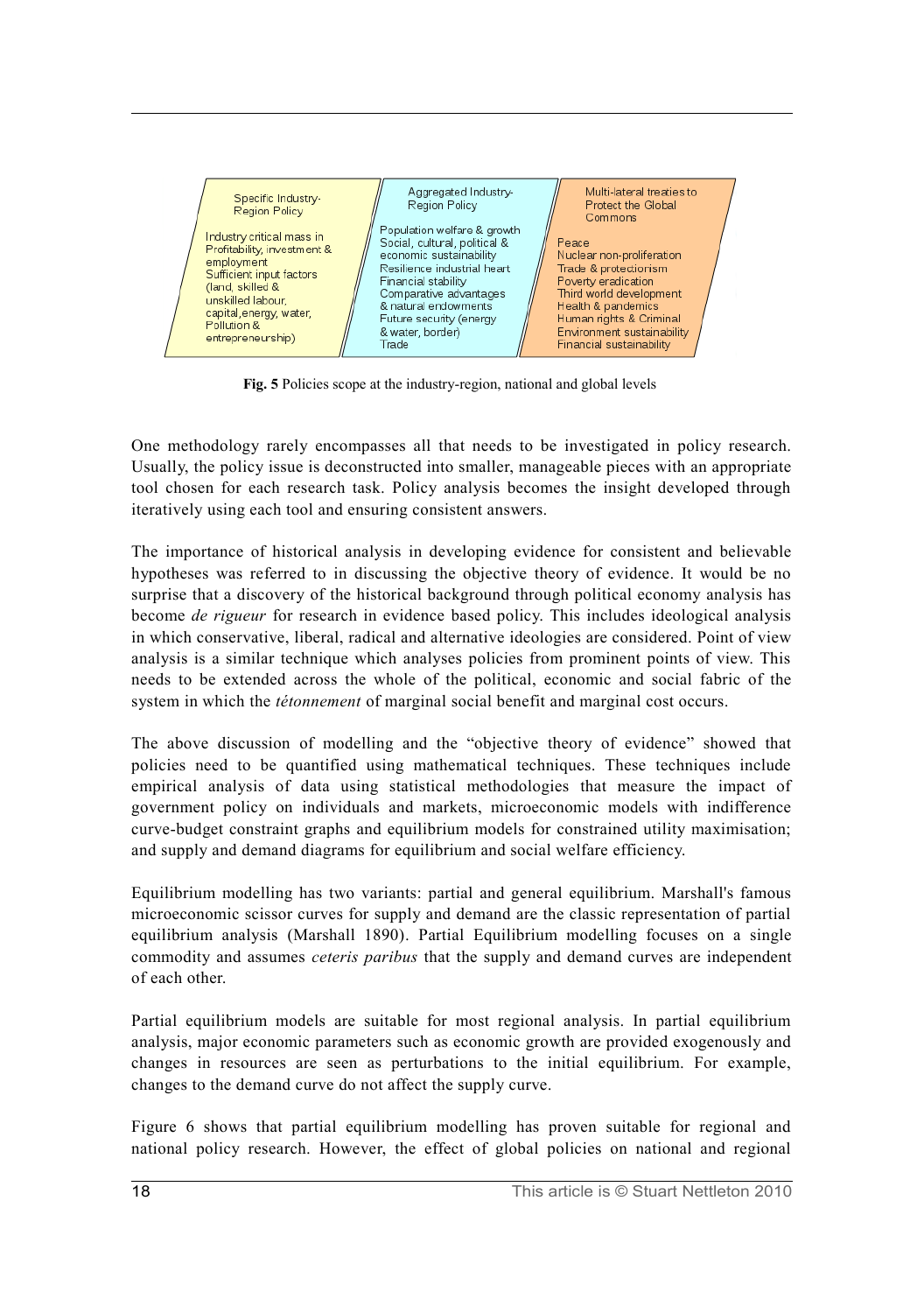

industries in the presence of trade flows necessitates general equilibrium techniques.

**Fig. 6** Applicability of Partial Equilibrium and General Equilibrium techniques in policy research

General equilibrium has the more ambitious goal of finding a commodity market *tétonnement* where partial equilibrium assumptions do not apply. General equilibrium seeks to explain the price and quantity effects of whole economies, which are composed of many individual commodity markets. As the production of commodities is interlinked and the raw materials of each production unit comprise the output commodities of other industries, the demand of the downstream industries is the derived demand of the upstream industry. Indeed, in practice many complex industrial feedback loops occur. Furthermore, if raw materials, labour or capital are constrained then the producers in each market need to compete for scarce resources and bid for raw materials. The *tétonnement* of each market is contemporaneously settled in concert with all of the other markets. This compound effect accounts for the upward sloping supply curve.

Generic general equilibrium models have the same consumer utility and production functions, market clearance and resource constraints as partial equilibrium models. The one additional feature of a general equilibrium model is an income balance where the prices of commodities multiplied by the commodity volumes is equal to (or less than) the prices of the resources multiplied by the volumes of resources. In the field of optimised market models this relationship is called the Main Theorem of Linear Programming.

The analysis of national and global affairs has increasingly required general equilibrium models with bilateral trade to allow countries to change their competitive positions. In such models, changes to the demand curves of commodities have a major effect on the supply curves, and the imports and exports of countries have a major effect on growth rates. As a result, growth is output, calculated endogenously, rather than an exogenous input as in partial equilibrium. Most major countries in the world have developed models for World Trade Organisation, GATT and Free Trade Agreements, economic integration, taxation policies, public finance, development strategies, energy security and greenhouse gas pollution policies.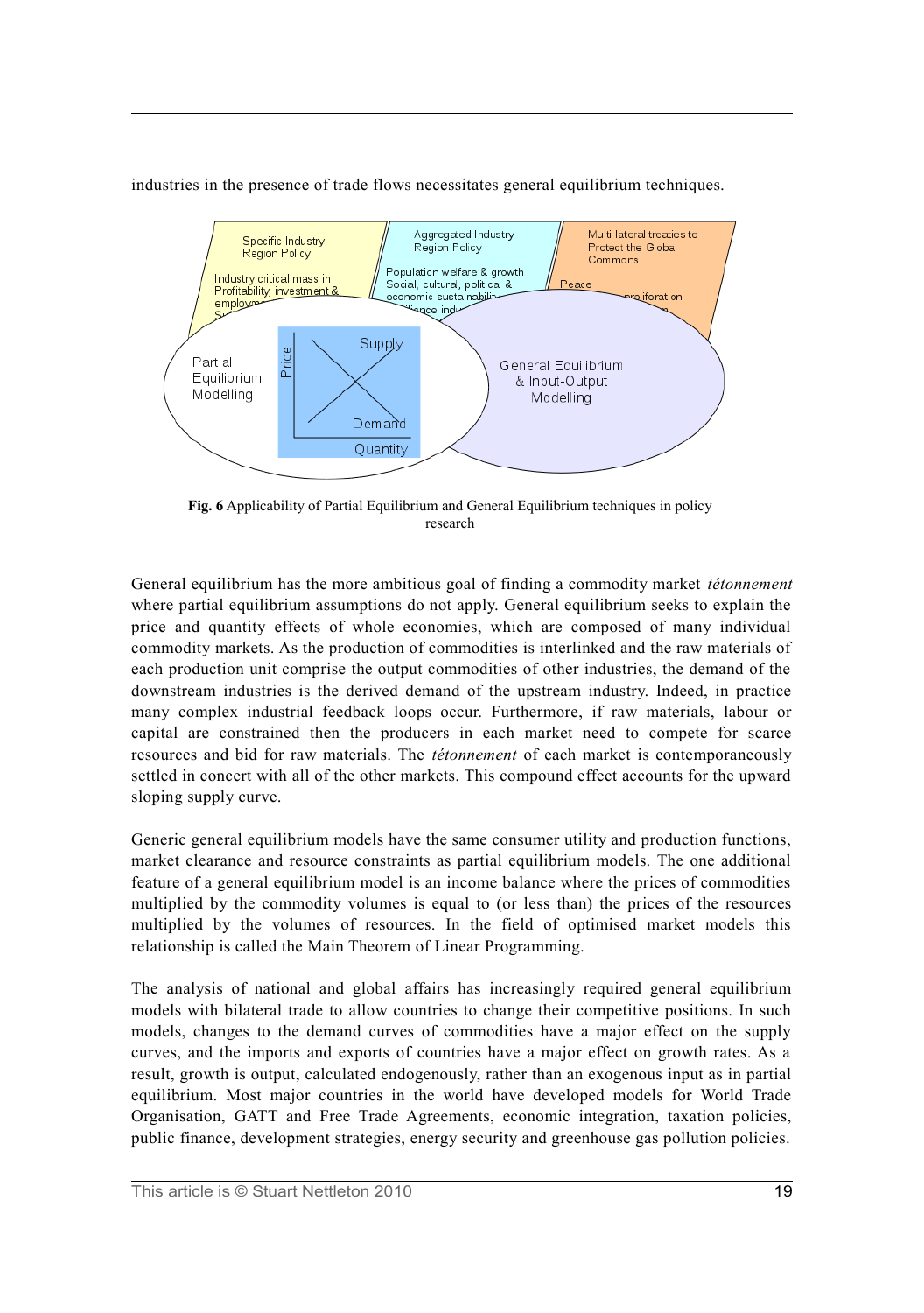## **4.2 Computable General Equilibrium tools for policy research**

As noted above, government policy makers often look to the political economy of classical and neoclassical economics to help understand the price, volume and spatial effects of complex policies. Computable General Equilibrium (CGE) tools have become one of the main ways of evaluating the effect of global policy proposals. As shown in Figure 7, this paradigm of developing spatial policy insights exists within an internally consistent framework of neoclassical economics. Policy makers draw upon this analytical framework, which rests within their political economy and social and market (or central planning) assumptions.



**Fig. 7** Computable General Equilibrium (CGE) Modelling exists within the Neoclassical paradigm and within the overall Political Economy

The important caveat, referred to above, is that despite the apparent mathematical beauty of neoclassical policy research, these outcomes are never complete and only ever a sensitivity scenario in the journey of emulating the complex and changing global marketplace.

# **4.3 General limitations of CGE tools**

We are at a cusp in history that makes innovation in evidence driven policy and computable general equilibrium for constrained resource development important and timely. Major philosophical, economic, behavioural and security changes are taking place in Western societies. For example, the great Western dreams of expansion and unlimited resources, in the past through force of arms if necessary, is evolving to a new type of sustainable dream. New regionally disaggregate policy modelling platforms are needed for these emerging times of heavily constrained and symbiotic global growth.

Traditional computable general equilibrium (CGE) models are a set of simultaneous equations that can be solved to calculate the equilibrium balance of an economy or set of economies. These equations that describe the economy, international trade, technology and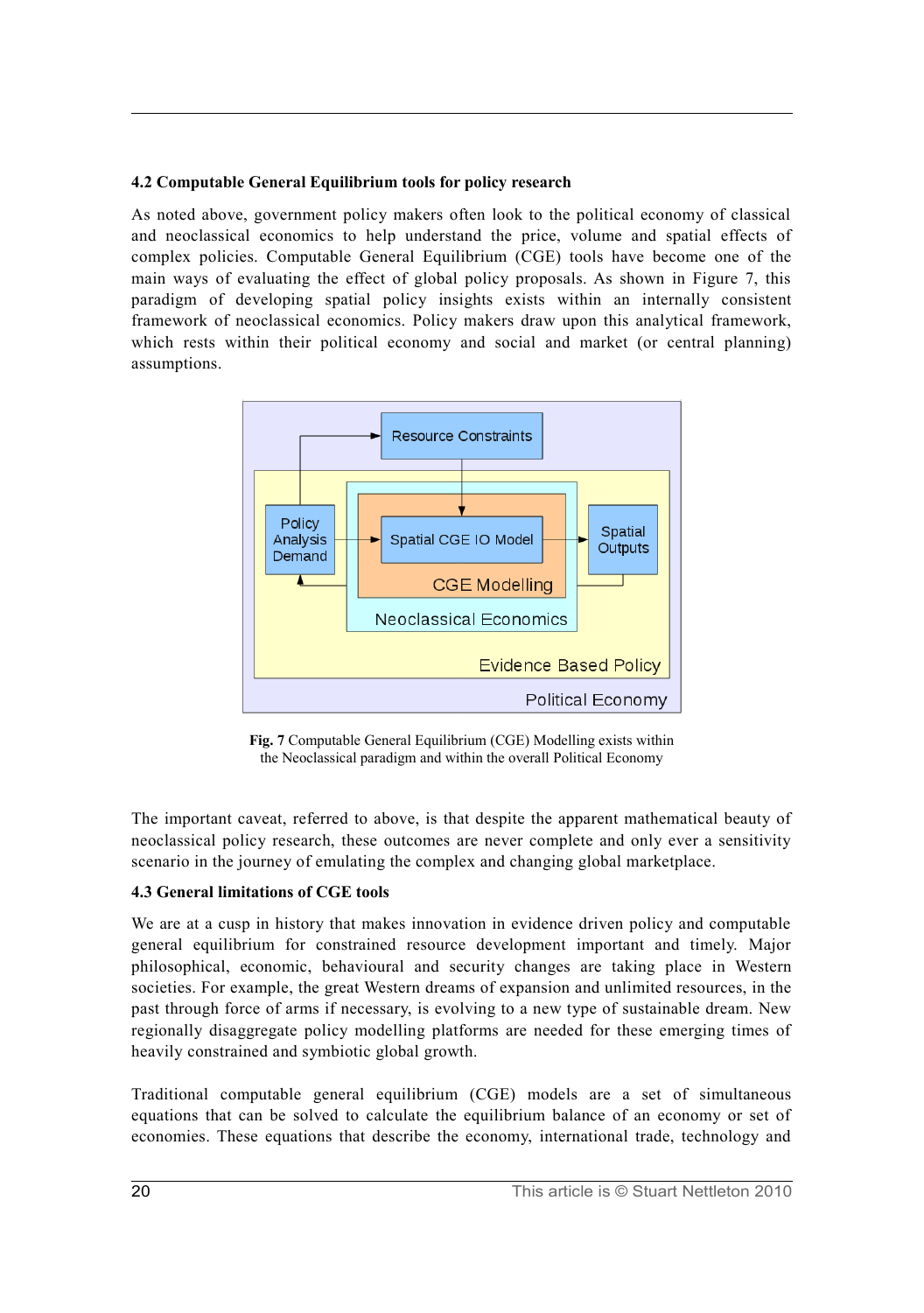resource constraints of labour, capital and other critical limits. There are four main groups of equations: prices and price elasticities, production and trade, economic actors (households, enterprises, government, and a "rest of the world" institution) and constraints for factors of production and commodities that have to be satisfied for the system as a whole.

The use of such models requires many specialist mathematical algorithms. In addition, there can be optimisation limitations where economists, engineers and industrial ecologists apply constraints to simulate policy options by solving the complex interactions between different technological processes and labour markets within constraints.

The value of CGE models as an internally consistent neoclassical paradigm has been discussed. More specifically, CGE quantity and price models implicitly assume that democracy and free markets are the best form of social organisation and that at an aggregated level everyone has the same perception of utility in personal consumption and will make rational decisions. This leads to one of CGE's major weaknesses, that the construction of synthetic market models and the evidence used to do this is embedded with assumptions. This is the same charge often levelled at central planners, which can never have sufficient and timely information to make their decisions reliable.

As we have seen in the failures of neoclassical economics, the paradigm may easily be (or become) delaminated from reality. Economics is not a science based on immutable laws. It can only ever be a consistent discipline of practice with working assumptions that have proven generally valid in the past. However, the past is not always a reliable guide to the future (Popper 1959). Quite often assumptions become invalid and sometimes the body of policy makers doesn't notice this happening. At this point the paradigm diverges from reality. America's financial crisis showed that neither individual nor collective behaviour could be reliably predicted by sets of equations. Markets are subject to failure due to behavioural factors such as the breakdown of enlightened self interest, which is an article of faith in the dogma of self-regulation, and not being fully accountable for the outcome of one's actions, which is called "moral hazard."

One of the reasons that traditional CGE modelling delaminates from reality is that its assumptions about utility and welfare maximisation, measured by the expansion of consumption, are rationalist generalisations. At times when individuals and, even more importantly, institutional stakeholders behave in different ways then these assumptions can become unjustified. Any numerical policy research needs to be supplemented with an understanding of the values and ideas, alliances, brokerage and compromise of the strongly competing stakeholder institutions that have large resources to influence policy outcomes. It is necessary to evaluate the same policies with reference to the tools of political economy, ideology, moral philosophy and influence analysis as Lorman & Van Groningen (2009) note: "This capacity to engage and shape arrangements is greatly influenced by their command over resources. Those with the greatest command over resources have the greatest potential to influence policy outcomes."

Those who criticise the paradigm of consumption growth are equally scathing of CGE models as being tools of a "cult of growth" that conveniently justify growth policies (Lowe 2009).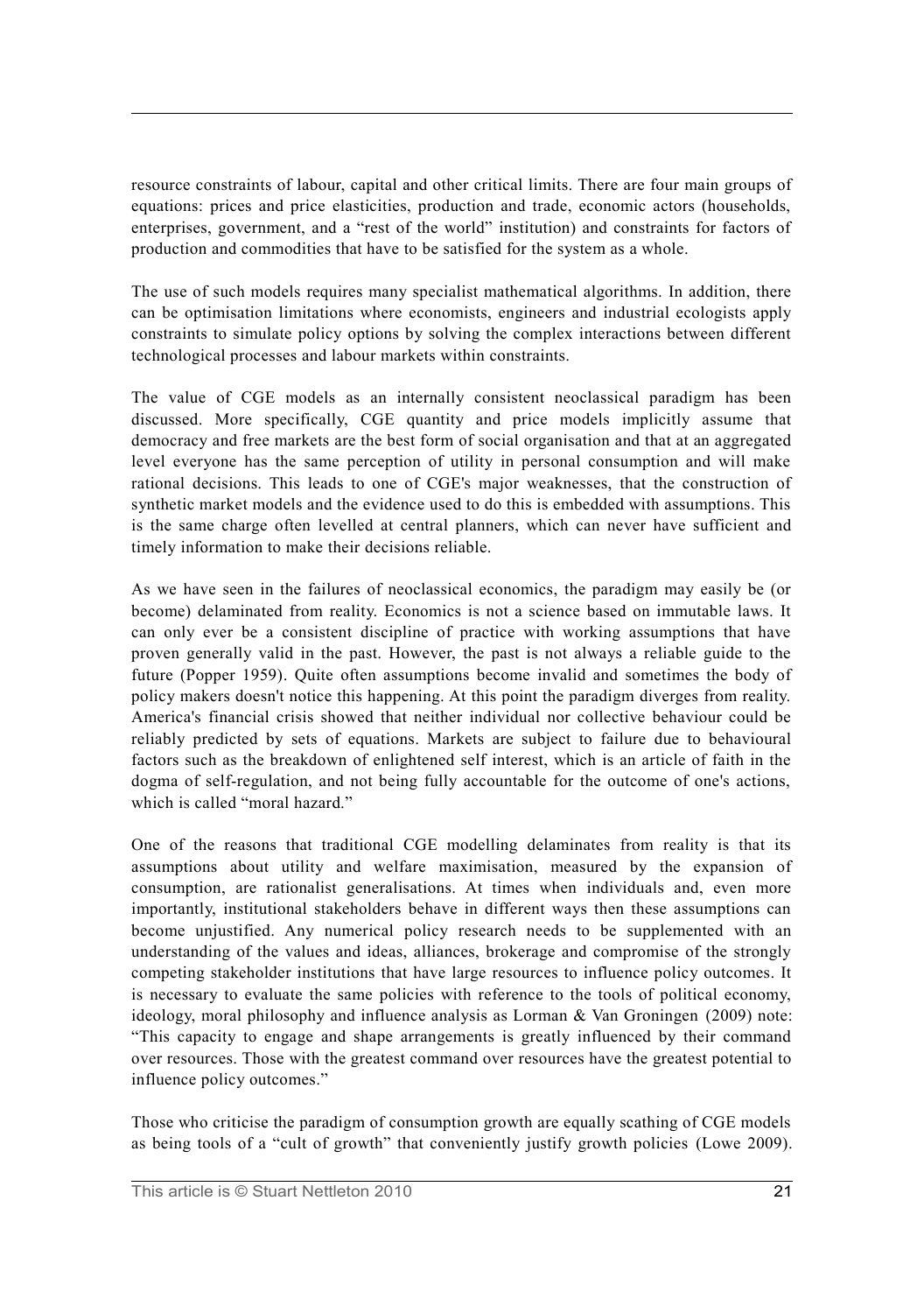However, this criticism of neoclassical economics and CGE models may be largely misplaced because constraints on resource usage from natural endowment scarcity and specific policy implementation (for example, to control emissions) means that the dual solution provides the very efficiency in resource utilisation that policy makers seek when putting a price on resources. The value of CGE policy tools is in showing that restructuring societies from unconstrained growth to constrained growth can achieve the necessary auto-stabilising goals through democratic and market means rather than through quantitative regulation and central planning mechanisms.

# **5. Policy Research Process**

The traditional process for policy making is to set the agenda; formulate policy options; select policy instrument; implement; monitor; evaluate; review; and terminate (Sutcliffe & Court 2005, p.9; Lorman & Van Groningen 2009; Young & Quinn 2002, pp.13-4).

Figure 7 (above) showed how policy making occurs within the complex social environment formed by prevailing economic and political philosophies and a suite of influential institutions. The foregoing discussion has shown that evidence driven policy is itself a function of political economy and the acquiescence, or not, of policy makers to such a transparent process. However, it appears that policy makers have increasingly more onerous responsibility to demonstrate their accountability for policy making as Western societies continue evolving to monitored democracies. In turn, this can be expected to lead to the more frequent use of evidence driven policy techniques.

Evidence driven policy has obvious application in clinical testing and other scientific experiments where the deductive theory of falsification holds. It also has significant benefit in other areas of society where the scenarios are less experimentally clear and the objective theory of evidence holds. For example, in policy areas such as economics, health, education, law and defence where a great number of dependencies exist, variables can rarely be held constant *ceteris paribus* as is done in controlled scientific experiments, and the effluxion of short periods of time inevitably brings additional changes to the basis of the policy research.

From the above discussion it may be appreciated that a key requirement in the process of evidence-based policy is for due diligence research and debate to maximise the probability that a proposed policy is both feasible and the best policy. In this regard, consistency of the evidence is extremely important. For example, developing a historical analysis of the political economy of the policy area along with economic modelling for future scenarios of the policy.

This can be generalised into a framework for policy research, occurring within a process of evidence driven policy, as shown Figure 8.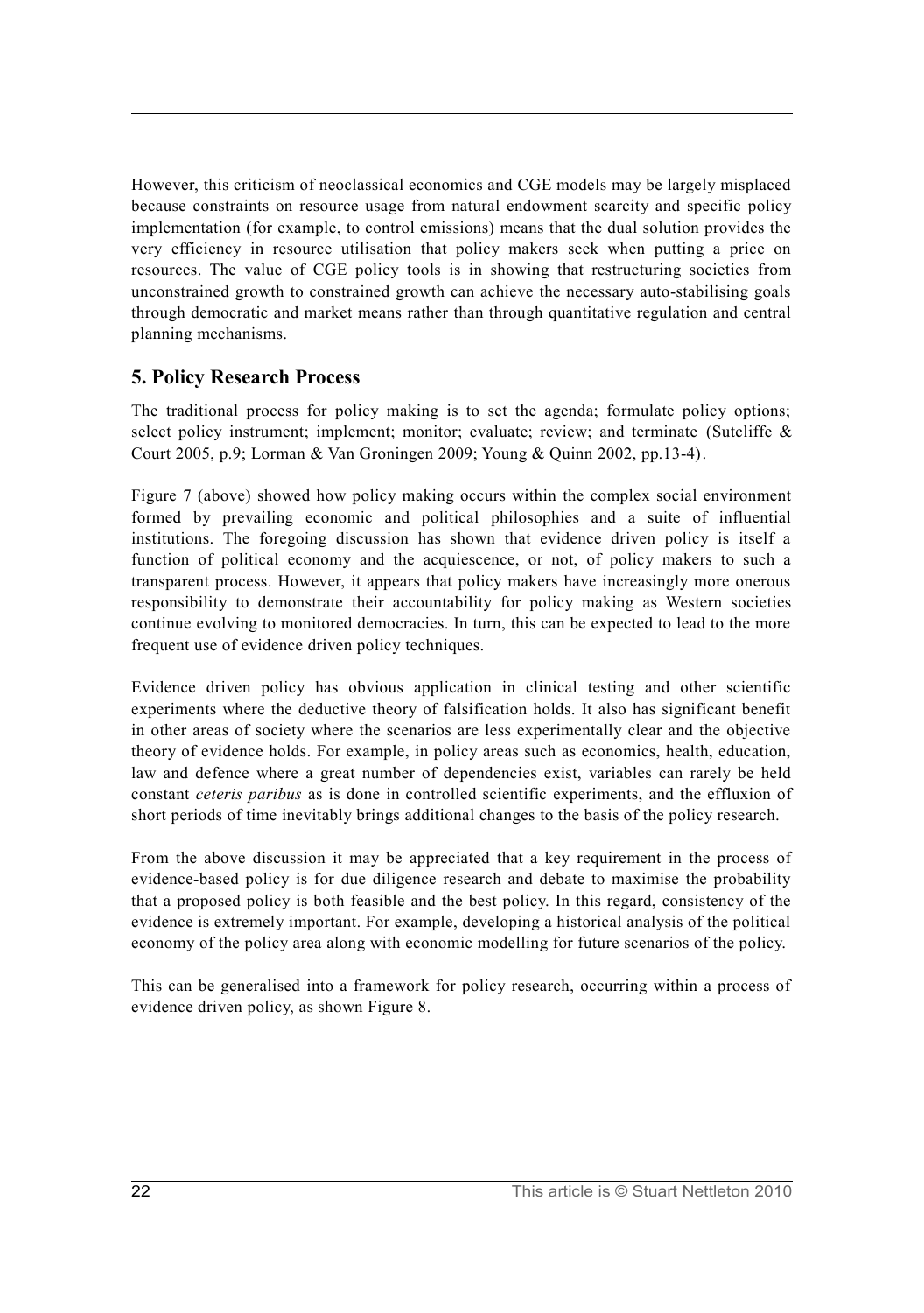

**Fig. 8** Evidence Driven Policy

The first phases of "Policy Issue" and "Policy Design" are where policy makers identify the key issue and design hypothetical policies, interventions and instruments. This phase of setting the agenda seeks to identify the reasons why the issue is important, competing definitions of the problem, potential policy instruments; the steps ahead; and the power blocs and the stakeholder engagement required for alliances, brokerage and compromise.

Computable General Equilibrium policy tools find their place in the second stage of the policy forming process, namely, "Policy Research". In this phase, hypothetical policies are submitted to testing. Additional iterative research is undertaken to establish what needs to be done; identify a range of potential intervention responses; potential instruments; institutions that will implement the policy; identify individuals, institutions, industries and regions that will be affected; and to provide information to help achieve stakeholder institutions support.

The vast number of policy instruments required for the fine tuning of policy implementation means that high level policy research tools such as CGE models need to be carefully finessed and the risks documented carefully.

#### **5.5 Policy risks**

There are two types of risk: the systemic risk of being unable to fully represent the real world in a model; and non-systemic or ordinary uncertainties associated with the economic environment.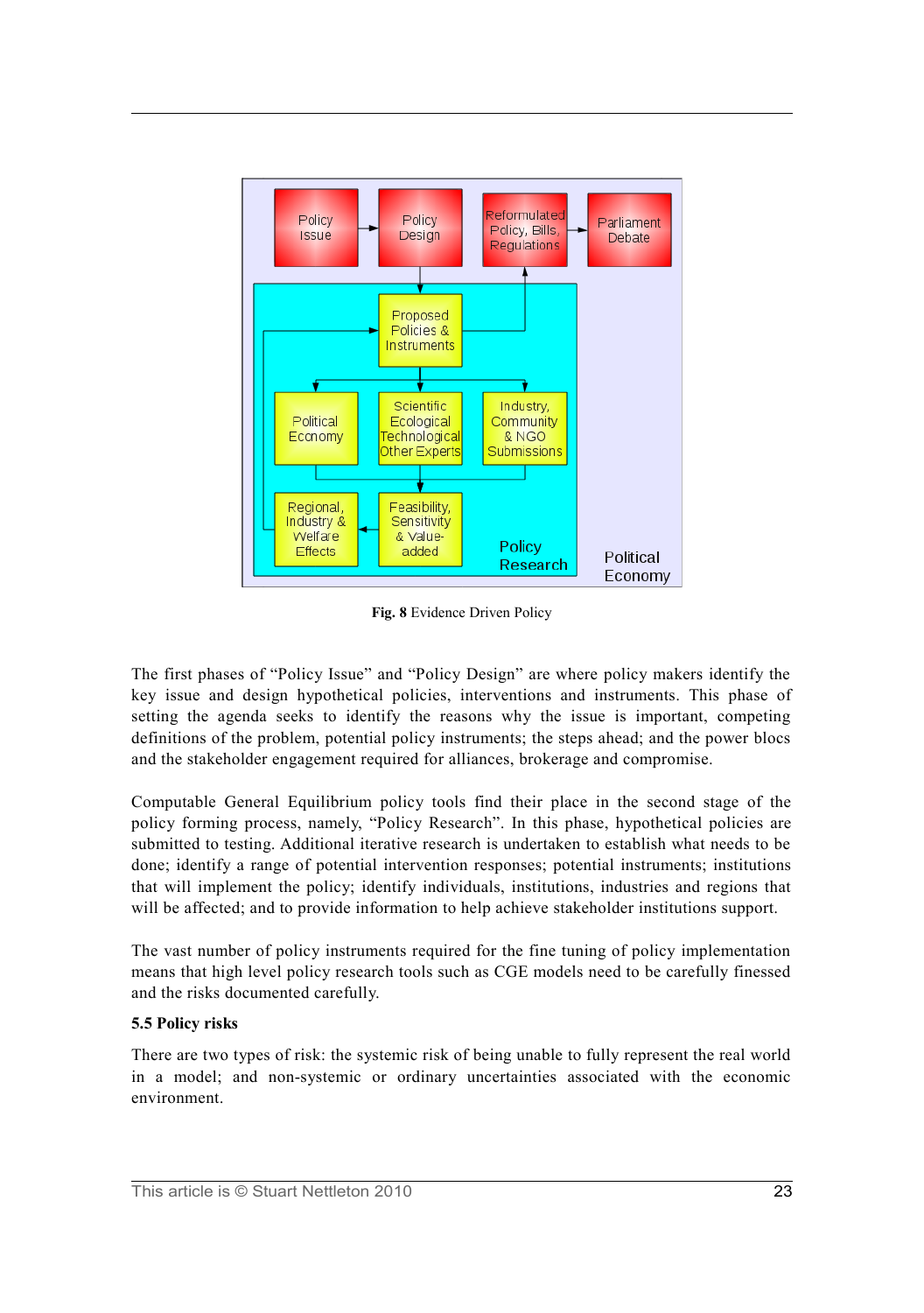#### **5.5.1 Systemic modelling risks**

As for all professionals, policy modellers' prima facie duties include integrity, objectivity, an absence of any conflict of interest, possession of the necessary skills and competence, and processes for care and due diligence. The duty of care includes an appreciation of misleading (or deceptive) assumptions, including misleading by omission.

Wise hands in policy formation recognise first and foremost that any projection or forecast is a matter of opinion and judgement. Instead of seeking a specific numerical result, policy makers look for reasoned and sustainable assumptions and a systematic modelling process. For their part, those preparing the model specification need to appreciate that their audience's understanding of the assumptions is essential for their proper assessment of the information contained in the model. Therefore, specialists and experts preparing models need to take as much care with the formation and publication of the assumptions as they do with the policy research results.

## **5.5.2 Non-systemic modelling risks**

As there is little practical certainty to be found in any single-point or stand-alone scenario, there is no point looking to one or other scenario as an immutable outcome. Nevertheless, there is considerable value in understanding the differences between scenarios in order to develop a feel for the patina of intensity in economic responses to policy. This can be achieved with a narrow range of scenarios that highlight risks while avoiding the meaninglessness of a range of scenarios that is either too wide or narrow.

#### **5.5.3 Communication risks**

Due to a pervasive human behavioural fallibility, many people act on the assumption that the middle value of a table or range is the most likely value. As a result, the way results are read by the intended audience is also important and measures need to be taken to ensure the presentation of results is not misleading. Rather than extensive tables, the most probable outcomes and variables that have a significant impact on these results can be discussed.

## **5.6. Public exposure of policy**

A number of the components of Figure 8 relate to public input in the policy making process. As the great deductivists like Popper and Kuhn surmised, exposure of expertly prepared evidence-based research to peer review and, ultimately, to an open and transparent process of public criticism provides a fiery proving ground for assuring that a proposed policy is both feasible and the best policy. In particular, it is often only at the stage of public exposure that issues of social equity and justice are appropriately weighed, for example, doing the most for the majority while at the same time looking after the least well off as argued by Rawls (1972).

Prior to public exposure, the process of developing expert opinion for evidence-based policy usually relies on normative principles of systematic practice in the respective profession, be it economics, law, engineering or another profession. Ironically, while systematically applying inductivism throughout evidence-based policy, enlightened professional practice complies with strict deductivist principles in claiming only to represent current best working hypotheses and shunning any ambit that these professional hypotheses be regarded as a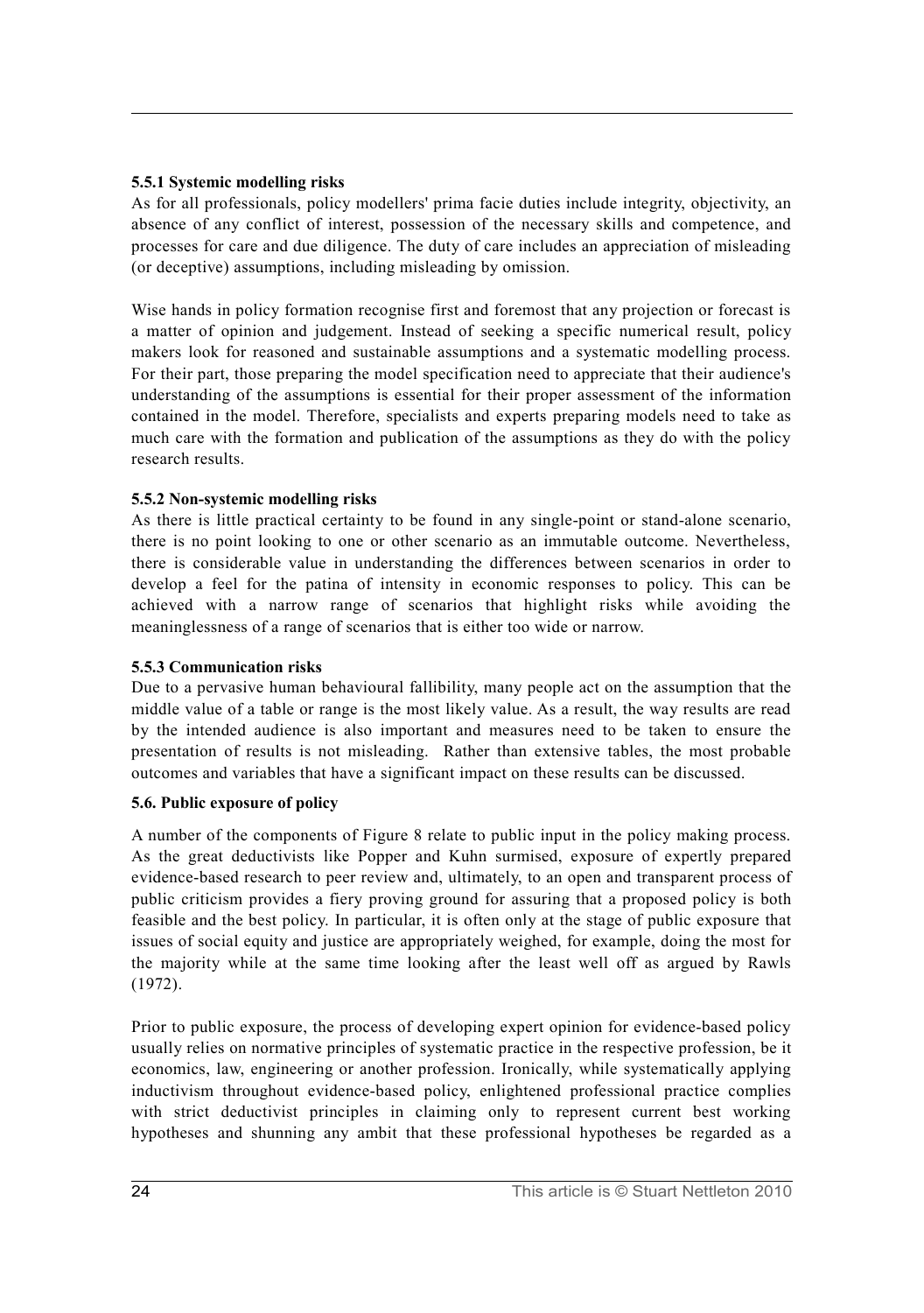science of theories and laws.

Lastly, evidence based policy is always at risk of being subverted and the "policy makers for policy making" need to be ever vigilant of degenerate policy driven evidence replacing evidence driven policy). This is selective or manipulated evidence provided to justify or promote a particular policy. For example, Thomas Kuhn showed in *The Structure of Scientific Revolutions* (1962) that vested interest groups will invest large resources in defending the status quo. Bryson & Mobray (2005) highlight the need for high level impartiality and a passion for diligent governance to eliminate conflicts of interest.

# **7. Conclusion**

This paper addresses evidence driven policy making, which is an increasingly used policy response to complex multidisciplinary issues in policy and strategy. The world's biggest such process has been used to illustrate many controversies associated with this technique. This is the United Nations Framework Convention on Climate Change (UNFCCC) development of policy to deal with global warming.

Foundations for evidence driven policy in Service Science game theory trust strategies and the evolution of Western societies toward monitored democracies were identified. The influence of two deductivist approaches to policy in the evolution of society, those of Sir Karl Popper and Thomas Kuhn, were investigated. It was shown that deductivism and falsification are widely accepted as the best approaches to scientific progress and the more open a society or business is then the more successful it may be. However, in practice these cannot be applied to social issues or are in general too disciplined for human beings, who are not exclusively rational beings.

A viable albeit controversial complement to deduction was identified, which is evidence based induction. The objective theory of evidence was developed from Popper's World III of objective knowledge. In order for evidence-based processes to be valid and form a practical working hypothesis or normative theory, the evidence must be highly consistent. In policy, the evidence needs to derive from and be part of a consistent body of political economy. It was shown that Bayesian inductive inference provides the mathematical foundation for evidence based induction and the objective theory of evidence. It was also argued that this provides the understanding of why policy makers submit their draft policies for feasibility evaluation.

It was shown that conservative and liberal political perspectives have a major influence on the policy making process, with liberals favouring evidence driven policy and conservatives often prepared to be more expedient. It was also shown that political conservatives need to be vigilant of their paradigm's vulnerability to degenerative psychopathic behaviour.

The identification of conservative politics with climate scepticism in Western societies such as America and Australia was contrasted to the absence of this congruity in conservative European politics. It was shown that the Copenhagen embarrassments for evidence driven policy were but a hiatus and that the compelling outcomes from the evidence driven policy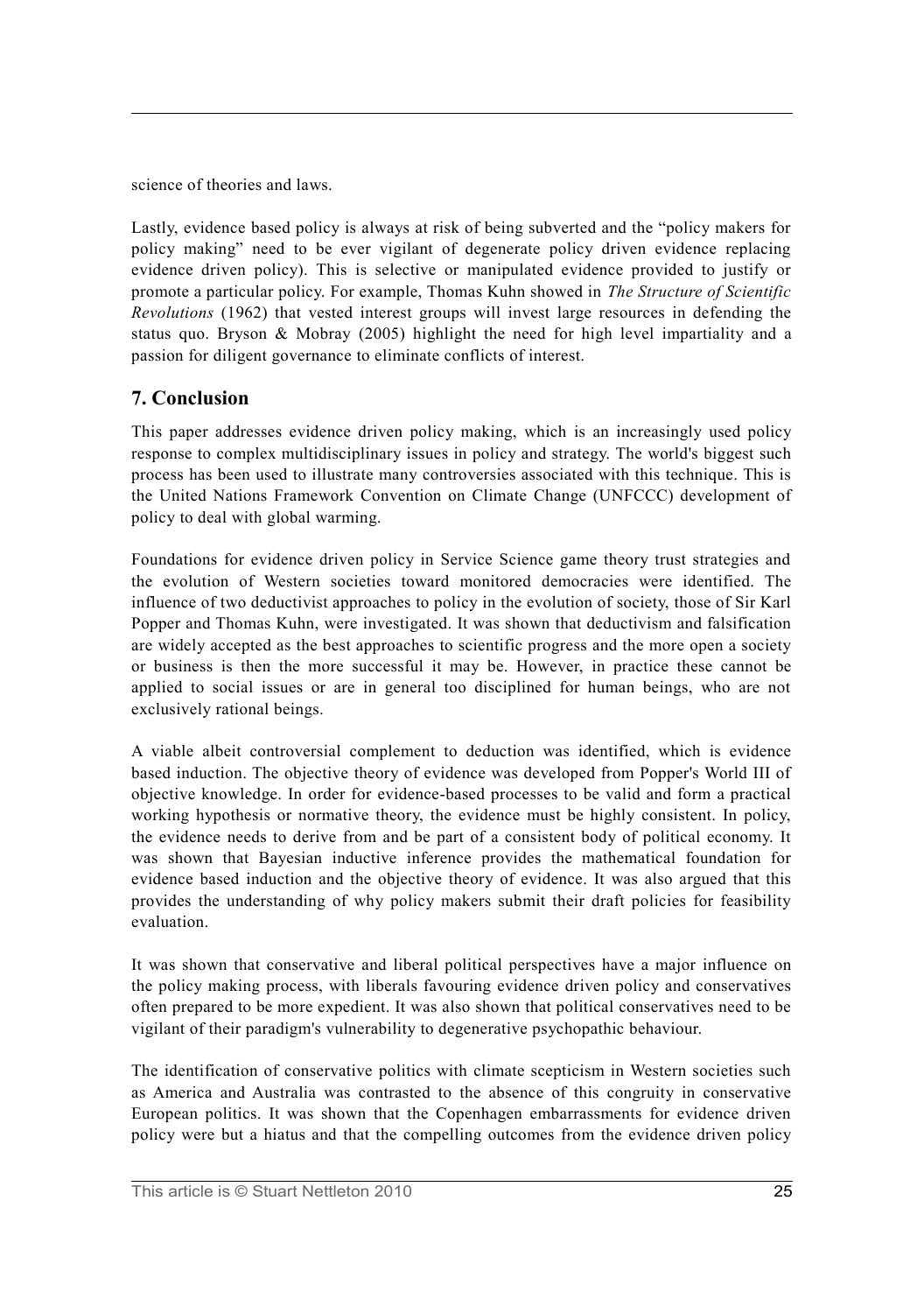processes have brought the U.S. Senate to the cusp of accepting America's future growth will be subject to constrained resources of the global commons.

Neoclassical economics provides the body of consistency for policy makers that is so much a part of the objective theory of evidence and evidence driven policy. For this reason, there is considerable poignancy in the controversy that neoclassical economics was neither able to predict nor solve the 2009 Global Financial Crisis. It was shown that a key reason for this failure was that neoclassical policy and models placed insufficient importance on debt neutrality and closing policy and models for households and socio-economic groups.

Challenges to the neoclassical paradigm have been investigated and it was concluded that neoclassical economics continues to have an important role in the consistency of evidence driven policy. However, the lesson of the Global Financial Crisis is that neoclassical economics is not prescriptive but illustrative. Policy makers have no easy mathematical solutions and continue to be faced with the inescapable feature of their art being its messiness.

The role of policy research tools within evidence driven policy was investigated. Computable General Equilibrium (CGE) was shown to find its role in policies where countries are linked by trade. However, it was shown that in using CGE tools it is important to be cognisant of the great weaknesses, as well as the great strengths, that derive from its neoclassical heritage.

The above conclusions were used to construct a generic policy research process placing emphasis on the consistency of political economy, neoclassical economics, Computable General Equilibrium Policy tools, systemic and non-systemic policy modelling risks, and public exposure of policy during and subsequent to policy research.

## **Notes and references**

 $\text{\textsterling}158\%$  is calculated as 90% x 60% + (100%-90%) x (100%-60%)

‡2 93% is calculated as 90% probability that the modelling correctly shows a policy is feasible if it is indeed feasible x 60% probability of a policy being feasible regardless of other factors / 58% probability of a positive result regardless of other factors

Achinstein, P., 1991. *Particles and waves: Historical essays in the philosophy of science*, Oxford University Press, USA.

Achinstein, P., 2001. *The Book of Evidence*, New York: Oxford University Press.

Adam, D., 2010. Scientists cleared of malpractice in UEA's hacked emails inquiry | Environment | guardian.co.uk. *The Guardian*. Available at: http://www.guardian.co.uk/environment/2010/apr/14/oxburgh-ueacleared-malpractice [Accessed April 18, 2010].

Atkinson, A. & Leigh, A., 2006. *The Distribution of Top Incomes in Australia*, The Australian National University: Centre for Economic Policy Research, Research School of Social Sciences, Australian National University. Available at: http://ideas.repec.org/p/auu/dpaper/514.html [Accessed March 30, 2010].

Axelrod, R.M., 1984. *The evolution of cooperation*, New York: Basic Books.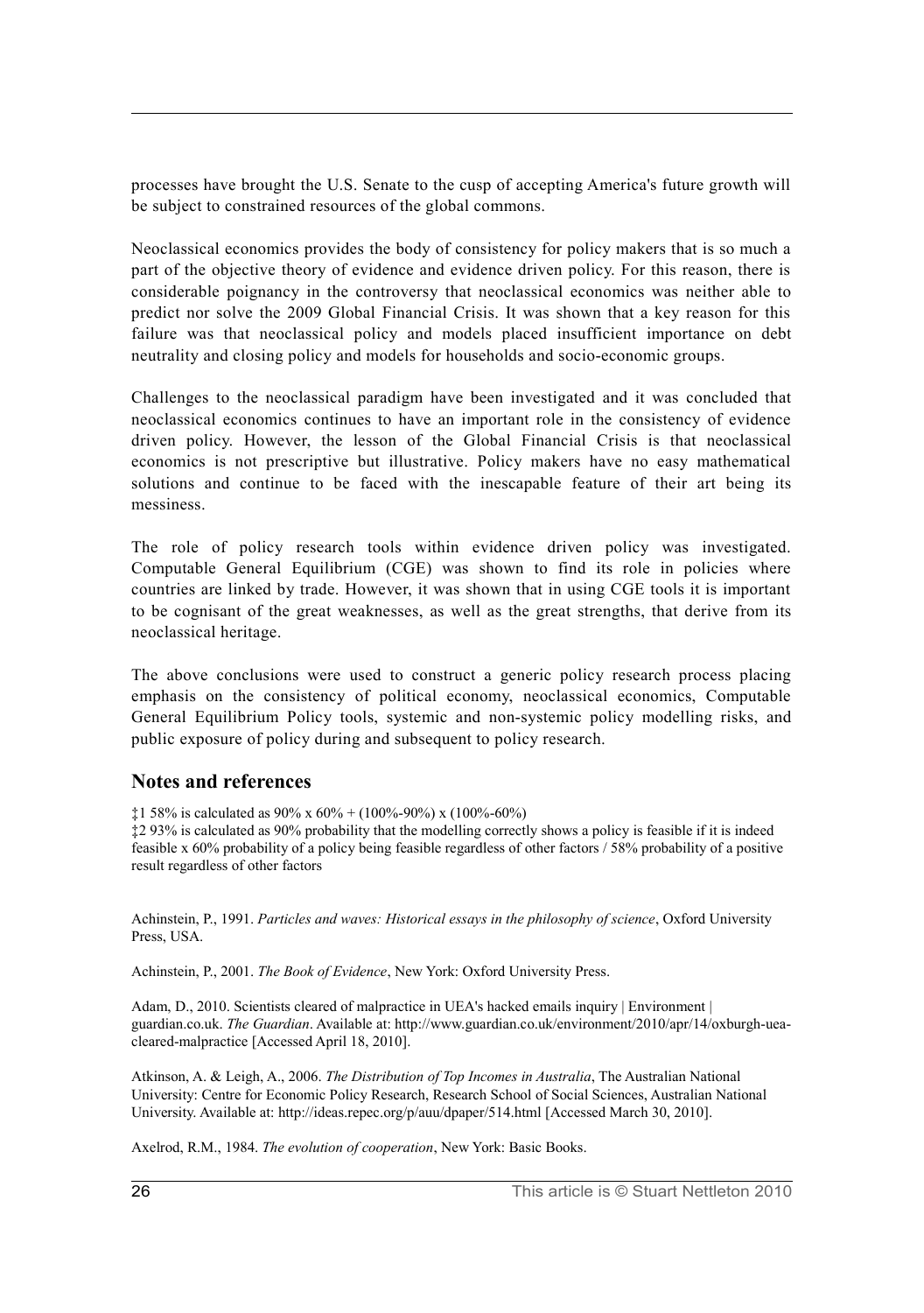Bergson, H., 1932. *The two sources of religion and morality*, Paris: Librairie Felix Alcan.

Birnbaum, A., 1962. On the foundations of statistical inference. *Journal of the American Statistical Association*, 57(298), 269-306.

Blaug, M., 1992. *The methodology of economics: Or, how economists explain*, Cambridge University Press.

Blond, P., 2009. The Civic State. *ResPublica*. Available at: http://www.respublica.org.uk/articles/civic-state [Accessed April 18, 2010].

Brooks, D., 2009. An Economy of Faith and Trust. *The New York Times*. Available at: http://www.nytimes.com/2009/01/16/opinion/16brooks.html [Accessed January 21, 2009].

Brooks, D., 2008. The Behavioral Revolution. *The New York Times*. Available at: http://www.nytimes.com/2008/10/28/opinion/28brooks.html [Accessed January 21, 2009].

Brooks, D., 2009. What Geithner Got Right. *The New York Times*. Available at: http://www.nytimes.com/2009/11/20/opinion/20brooks.html?\_r=1&th&emc=th [Accessed November 20, 2009].

Bryson, L. & Mowbray, M., 2005. More Spray on Solution: Community, Social Capital and Evidence Based Policy. *Australian Journal of Social Issues*, 40(1), 91-107.

Clarke, J., 2005. *Working with monsters: how to identify and protect yourself from the workplace psychopath*, Random House Australia.

Coase, R.H., 1960. The problem of social cost. *The journal of Law and Economics*, 3(1), 1.

Cochran, C.E. et al., 1993. *American public policy: An introduction*, St. Martin's Press New York, NY.

Cochran, C.L. & Malone, E.F., 1995. *Public policy: perspectives and choices*, McGraw-Hill.

Conason, J., 2009. Look -- conservatives who believe in global warming! *Salon.com*. Available at: http://www.salon.com/opinion/conason/2009/09/25/global\_warming\_conservatives/ [Accessed September 27, 2009].

CSIRO & Australian Bureau of Meteorology, 2010. *State of the Climate*, Australia: Bureau of Meteorology (BOM) and the Commonwealth Scientific and Industrial Research Organisation (CSIRO). Available at: http://www.csiro.au/resources/State-of-the-Climate.html [Accessed April 18, 2010].

Curd, M. & Cover, J., 1998. Philosophy of Science, Section 3, The Duhem-Quine Thesis and Underdetermination, W.W. Norton & Company. *The Philosophical Review*, 60.

Duhem, P., 1906. *La théorie physique: son objet et sa structure (The aim and structure of physical theory). Foreword by Prince Louis de Broglie. Translated from the French by P.P. Wiener, 1954*, Princeton, New Jersey: Princeton University Press.

France24, 2009. Constitutional court rules Sarkozy's carbon tax unfair. *France24 International News Wire*. Available at: http://www.france24.com/en/20091230-sarkozy-france-carbon-tax-constitutional-court-rejectswarming-climate-change [Accessed April 28, 2010].

Fuller, S., 2003. *Kuhn vs. Popper: the struggle for the soul of science*, Cambridge and Australia: Allen & Unwin.

Gigerenzer, G., 2003. *Calculated risks: How to know when numbers deceive you*, Simon and Schuster.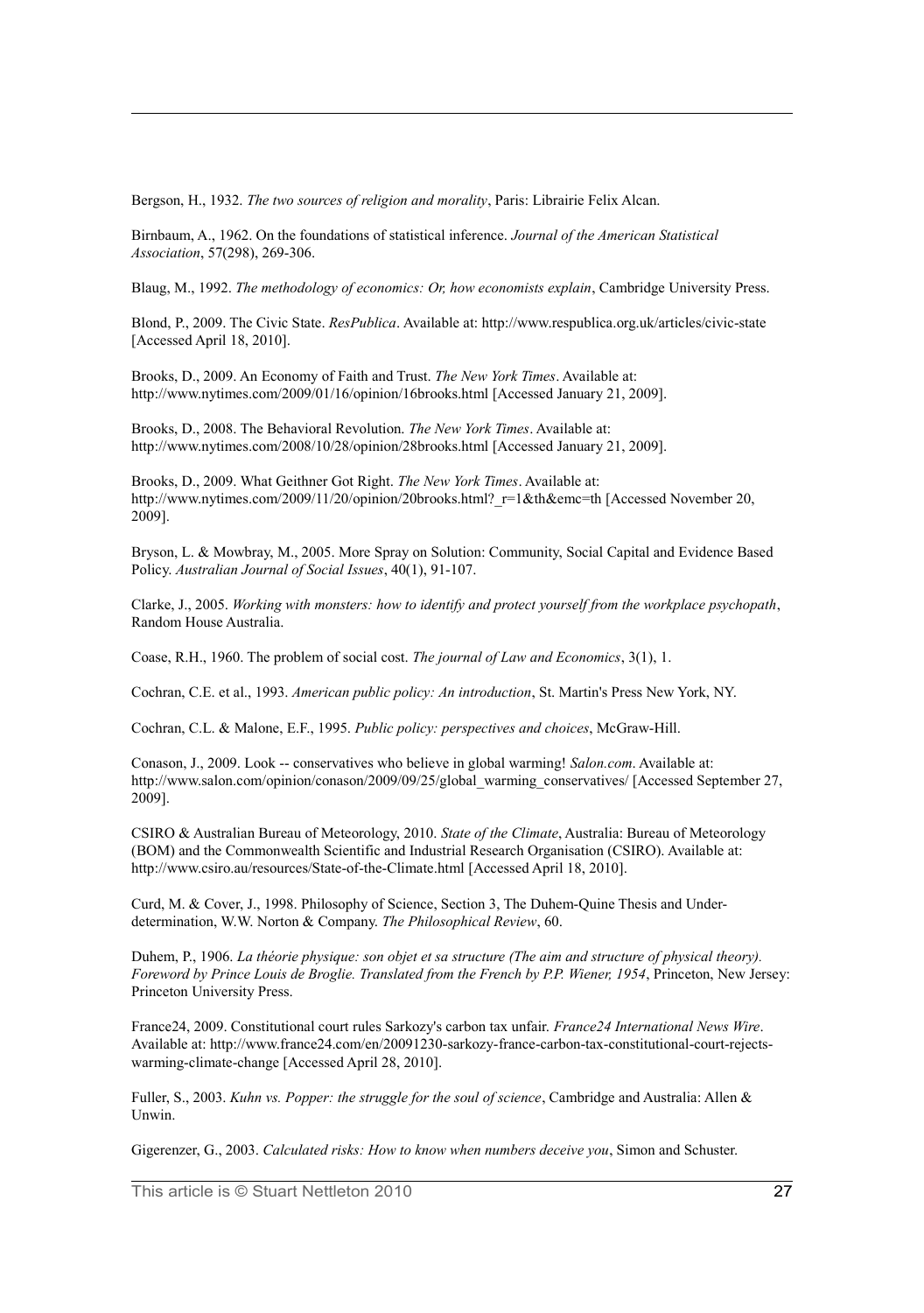Gödel, K., 1931. Über formal unentscheidbare Sätze der Principia Mathematica und verwandter Systeme I. *Monatshefte für Mathematik*, 38(1), 173-198.

Greenhouse, S., 1992. A CLOSER LOOK; Ecology, the Economy and Bush. *The New York Times*. Available at: http://www.nytimes.com/1992/06/14/weekinreview/a-closer-look-ecology-the-economy-and-bush.html? scp=1&sq=Klaus+Topfer+%22Ecology%2C+the+Economy%2C+and+Bush%22&st=nyt [Accessed September 30, 2009].

Haidt, J. & Graham, J., 2007. When morality opposes justice: Conservatives have moral intuitions that liberals may not recognize. *Social Justice Research*, 20(1), 98-116.

Herbst, M., 2009. Reversing the Economic Plunge: Will Germany Beat the US to Recovery? *SPIEGEL ONLINE - News - International*. Available at: http://www.spiegel.de/international/business/0,1518,643166,00.html#ref=rss [Accessed August 20, 2009].

Hicks, J.R., 1932. *The Theory of Wages*, Princeton, N.J.: MacMillan.

Kass, L.R., 1997. The Wisdom of Repugnance: Why we should ban the cloning of humans. *The New Republic*, 216(22), 17-26.

Keane, J., 2009. The life and death of democracy.

Kelly, F., 2010. *Video: Geoffrey Robertson QC on UK inquiry into the Iraq war*, Sydney. Available at: http://www.abc.net.au/rn/breakfast/stories/2010/2804425.htm [Accessed April 20, 2010].

Kennedy, P.M., 1993. *Preparing for the twenty-first century*, London, UK.: Harper Collins.

Keynes, J.M., 1921. *A treatise on probability*, Macmillan and Co., limited.

Keynes, J.M., 1936. *The General Theory of Employment, Interest and Money*, Macmillan Cambridge University Press, for Royal Economic Society. Available at: http://www.marxists.org/reference/subject/economics/keynes/general-theory/ [Accessed April 9, 2009].

Kohlberg, L., 1969. Stage and sequence: The cognitive-developmental approach to socialization. *Handbook of socialization theory and research*, 347, 480.

Krugman, P., 2009. How Did Economists Get It So Wrong? *The New York Times*. Available at: http://www.nytimes.com/2009/09/06/magazine/06Economic-t.html?\_r=2&th&emc=th [Accessed September 7, 2009].

Kuhn, T., 1962. *The Structure of Scientific Revolutions* 2nd ed., Chicago: University of Chicago Press.

Lakatos, I., 1970. Falsification and methodology of scientific research programmes. In Criticism and the Growth of Knowledge, I. Lakatos & A. Musgrave, Eds. Cambridge: Cambridge University Press, p. 135.

Leonhardt, D., 2009. Making Health Care Better. *The New York Times*. Available at: http://www.nytimes.com/2009/11/08/magazine/08Healthcare-t.html?\_r=1 [Accessed November 24, 2009].

Lindbloom, C.E., 1959. The Science of Muddling Through. *Public Administration Review*, 19(Spring), 79-88.

Lord Oxburgh, 2010. *Report of the International Panel set up by the University of East Anglia to examine the research of the Climatic Research Unit.*, UK: University of East Anglia. Available at: http://www.uea.ac.uk/mac/comm/media/press/CRUstatements/Report+of+the+Science+Assessment+Panel.

Lorman, D. & Van Groningen, J., 2009. *Public Policy*, Australia: Australian Technology Network of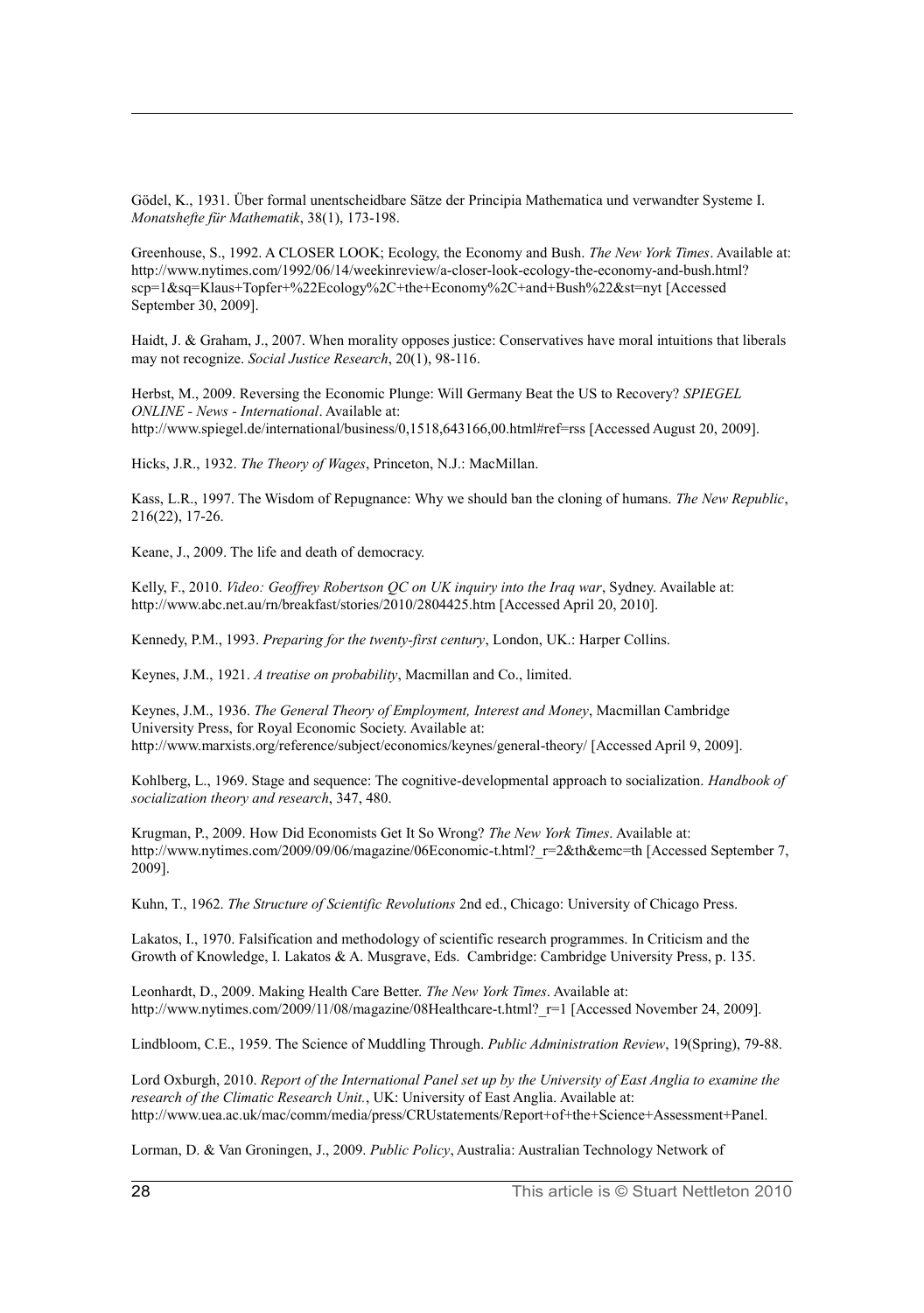Universities.

Lowe, I., 2009. *A Big Fix: Radical Solutions for Australia's Environmental Crisis* 2005th ed., Black Inc, Melbourne.

Magee, B., 1974. *Popper*, Routledge.

Marshall, A., 1890. *Principles of economics*, Macmillan and co.

Marx, K., 1867. *Capital* 1887th ed., Moscow, USSR: Progress Publishers. Available at: http://www.marxists.org/archive/marx/works/1867-c1/index.htm [Accessed April 9, 2009].

Mayo, D.G., 1996. *Error and the growth of experimental knowledge*, Chicago: The University of Chicago Press. Available at: http://books.google.com.au/books?hl=en&lr=&id=FEsAh4L9r\_EC&oi=fnd&pg=PR9&dq= %22Deborah+Mayo%22&ots=j9ccfxtlW5&sig=\_N-Lacjg0yxbdrfhv0nNL2rNFxk.

Mayo, D.G. & Spanos, A., 2004. Methodology in practice: Statistical misspecification testing. *Philosophy of Science*, 71(5), 1007-1025.

Nettleton, S., 2010a. *Benchmarking climate change strategies under constrained resource usage.* UTS theses submitted as part of the Australasian Digital Theses Program (ADT). Sydney, Australia: University of Technology, Sydney. Available at: http://utsescholarship.lib.uts.edu.au/iresearch/scholarlyworks/handle/2100/1012 [Accessed March 30, 2010].

Nettleton, S., 2010b. The Service Science of Climate Change Policy Analysis: applying the Spatial Climate Economic Policy Tool for Regional Equilibria. In International Input Output Association (June 2010). Sydney University, Australia.

O'Hear, A., 1989. *An introduction to the philosophy of science*, Oxford: Oxford University Press.

Popper, K., 1972. *Objective knowledge*, Oxford: Oxford University Press.

Popper, K., 1959. *The logic of scientific discovery*, London: Hutchinson.

Popper, K., 1945. *The open society and Its enemies*, London: Routledge.

Rawls, J., 1972. *A theory of justice*, Oxford: Clarendon Press.

Rehg, W. & Staley, K., 2008. The CDF Collaboration and Argumentation Theory: The Role of Process in Objective Knowledge. *Perspectives on Science*, 16(1), 1-25.

Saunders, A., 2009. Governance and the Yuck Factor. *Philosophers Zone*. Available at: http://www.abc.net.au/rn/philosopherszone/stories/2009/2631260.htm#transcript [Accessed August 13, 2009].

Slattery, L., 2008. Abstract to application: after years of being ignored by the money markets, academic economists are delighted as hard times and complex problems mean demand for their skills. *The Australian*, 28-29.

Sprenger, J., 2008. *Confirmation and Evidence: Inaugural-Dissertation zur Erlangung der Doktorwurde der Philosophischen Fakultat*. Rheinischen Friedrich-Wilhelms-Universitat zu Bonn, Germany. Available at: http://deposit.ddb.de/cgi-bin/dokserv?idn=990329739&dok\_var=d1&dok\_ext=pdf&filename=990329739.pdf.

Staley, K. & Cobb, A., 2009. Internalist and Externalist Aspects of Justification in Scientific Inquiry.

Sutcliffe, S. & Court, J., 2005. *Evidence-based policymaking: What is it? How does it work? What relevance for Developing Countries?*, London, UK.: Overseas Development Institute. Available at: [Accessed May 15,